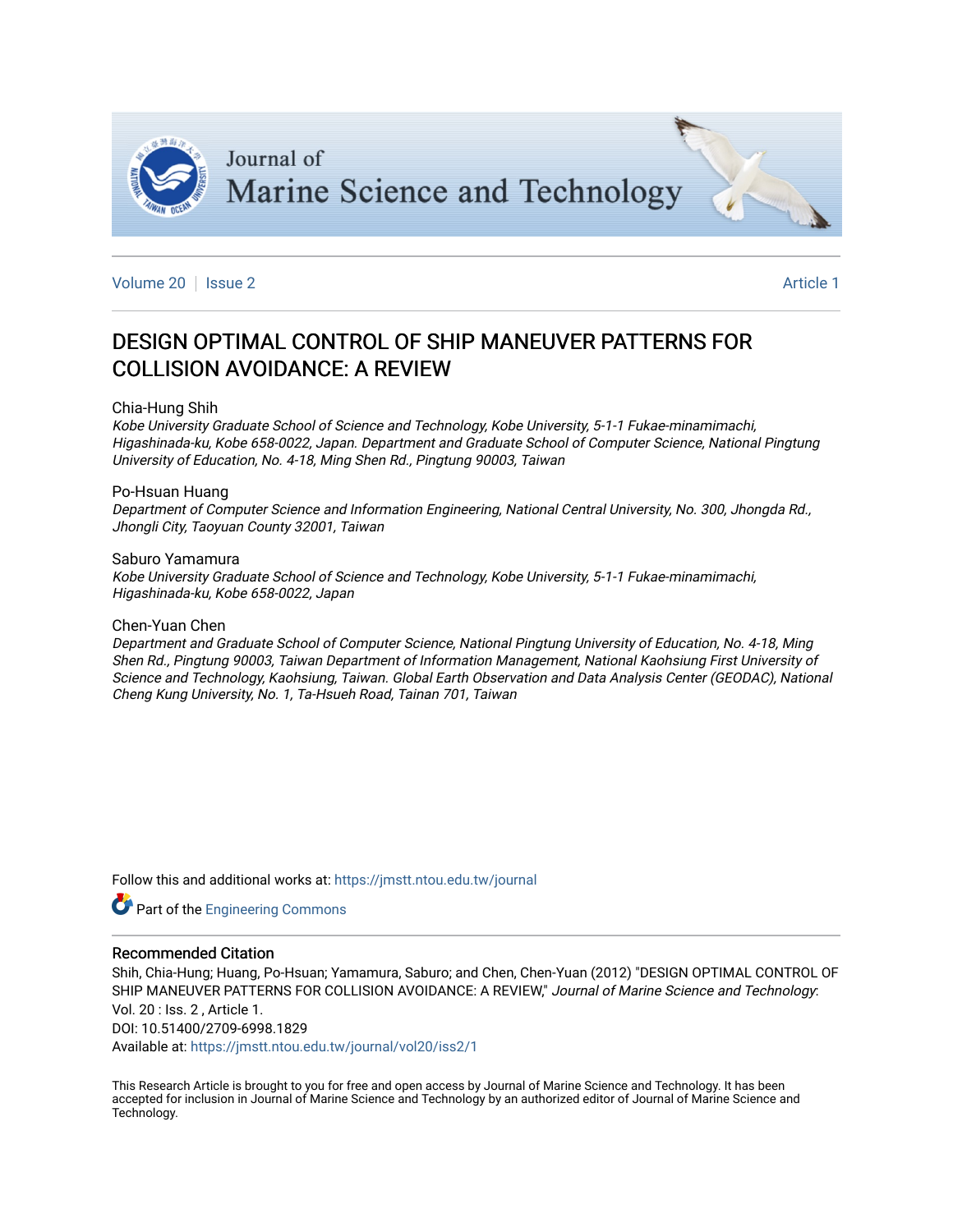## DESIGN OPTIMAL CONTROL OF SHIP MANEUVER PATTERNS FOR COLLISION AVOIDANCE: A REVIEW

### Acknowledgements

The authors are appreciative of the financial support in the form of research grants to Dr. Chen-Yuan Chen from the National Science Council, Republic of China under Grant Nos. NSC 99-2628-E153-001 and NSC 100-2628-E153-001. The authors also wish to voice his appreciation for the kind assistance of Professor Chein-Shan Liu, Editor of the Journal of Marine Science and Technology, and would also like to thank the anonymous reviewers for their constructive suggestions which have greatly aided in the improvement of this paper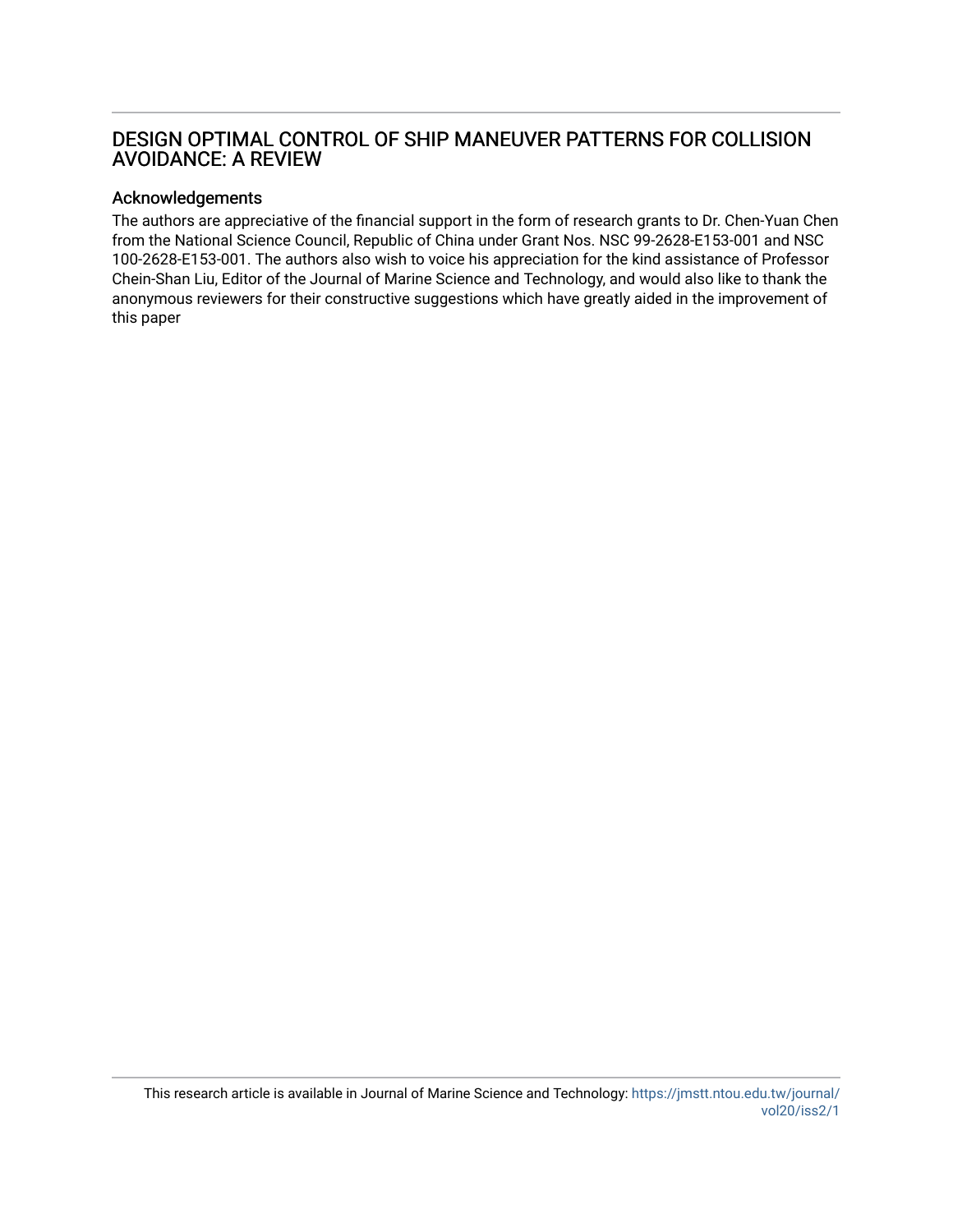# DESIGN OPTIMAL CONTROL OF SHIP MANEUVER PATTERNS FOR COLLISION AVOIDANCE: A REVIEW

## Chia-Hung Shih<sup>1,2</sup>, Po-Hsuan Huang<sup>3</sup>, Saburo Yamamura<sup>1</sup>, and Chen-Yuan Chen<sup>2,4,5</sup>

Key words: optimal turning maneuver, control model, ship transportation.

#### **ABSTRACT**

Although there have been lots studies about vehicular maneuvers on land or sea, maneuvers within a small area that require direction changes have rarely been discussed. Many reports on the arrival or departure of ships from ports have revealed more about what are safe and effective turning maneuvers within a narrow area. Convenient navigation systems for ship maneuvering should allow quick avoidance of obstacle to find the shortest distance in the whole seaway is important. This study proposes a review model that will satisfy optimal turning maneuvering anywhere and be applicable to any type of ship. However, the water-based environment is more complex and there are many factors that will affect the formula. By using a nonlinear unified state-space model to discuss another model we can divide and conquer the problem. In recent studies some categories have been evaluated to determine where the main attention should be directed. In this review study we look at how to construct the optimal turning maneuver within a limited sea area.

#### **I. INTRODUCTION**

Water-based transportation is more complex than landbased transportation and there are various environmental factors and vessel characteristics that should be considered in the control of ships for maneuvers. There have been lots studies about structure control in the natural physics [2, 4, 13-67, 68-83, 97-103, 105, 108-111, 113-134, 136, 137]. Nevertheless, a unified numerical model for ship maneuvers is difficult to establish, because the factors affecting it (as described above) are normally nonlinear [157, 158, 197-231].

Ships are of various types designed according to their purpose. The ship's length, weight and even appearance, and the power of its rudders and thrusters, all have a significant effect on the characteristics of its maneuverability [159, 163- 177, 179-187, 192, 193]. Due to these conditions, even if a numerical model can be established, it would be difficult to apply to all types of ships. In previous research studies it is common to give restrictions when discussing particular issues about a specific ship. However, it is still necessary to define the basic conditions of an objective ship type. Most models cannot be applied to all types of ships.

In this paper we will discuss several different levels that are related to the behavior of ships. These three levels introduce optimal ship maneuvering, for instance ship positioning, optimal path of ship maneuvering and inland ship maneuvering.

#### **II. LITERATURE REVIEW**

#### **1. Ship Positioning**

There are different ways to control a ship's yaw. The basic system uses a single rudder or twin rudders at the stern, operating in conjunction. Of course, there are more advanced system, for example, to use twin tunnel thrusters, one installed on the bow section and on the stern, which offers transversal thrust. A contemporary ship might use one or several systems operating in conjunction, for instance, the Glomar Explorer deep-sea mining ship in 1974 and the Glomar C. R. built Luigs drillship in 1999.

Obviously, from prior definition, the control system finds optimal control of ship maneuvers. Therefore, we focus on the basic system which is based on having a single rudder located at the stern to control the ship [140, 147, 148, 150]. Various methods for the study of ship maneuvering have been studied [5, 68, 107, 194]. For more details about ship control modeling see: Inoue, Hirano, Kijima and Takashina [104]; Barr

*Paper submitted 12/17/09; revised 05/19/10; accepted 06/20/10. Author for correspondence: Chen-Yuan Chen (e-mail: cyc@mail.npue.edu.tw).* 

*<sup>1</sup> Kobe University Graduate School of Science and Technology, Kobe University, 5-1-1 Fukae-minamimachi, Higashinada-ku, Kobe 658-0022, Japan.*

*<sup>2</sup> Department and Graduate School of Computer Science, National Pingtung University of Education, No. 4-18, Ming Shen Rd., Pingtung 90003, Taiwan.*

*<sup>3</sup> Department of Computer Science and Information Engineering, National Central University, No. 300, Jhongda Rd., Jhongli City, Taoyuan County 32001, Taiwan.* 

*<sup>4</sup> Department of Information Management, National Kaohsiung First University of Science and Technology, Kaohsiung, Taiwan.* 

*<sup>5</sup> Global Earth Observation and Data Analysis Center (GEODAC), National Cheng Kung University, No. 1, Ta-Hsueh Road, Tainan 701, Taiwan.*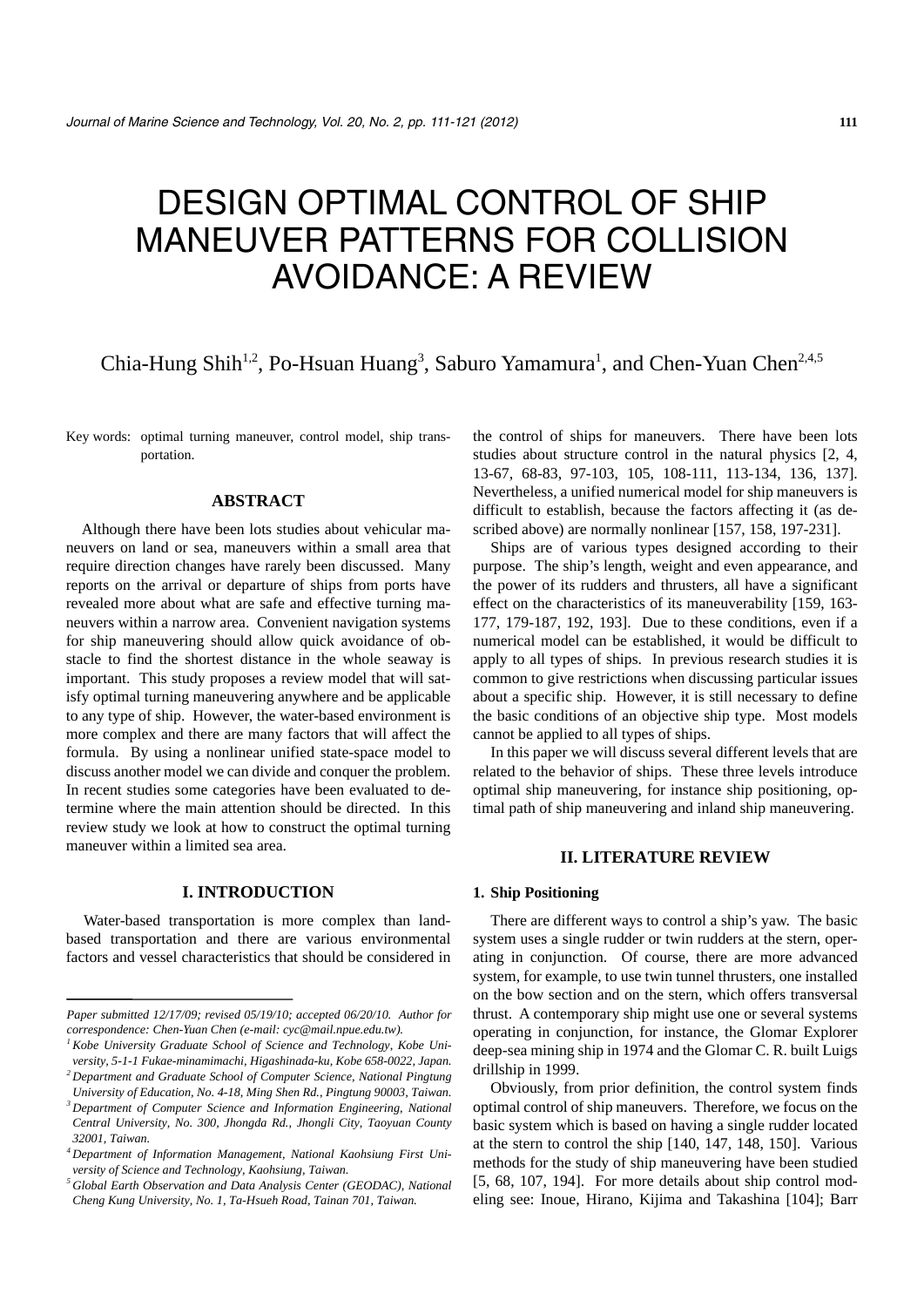|                | Problem description                        | Quasi-steady state |
|----------------|--------------------------------------------|--------------------|
| P1             |                                            | Not required       |
| P <sub>2</sub> | Change the yaw angle by a given amount     | Required           |
| P3             | Bring the ship from a given initial course | Not required       |
| P4             | to a parallel course                       | Required           |

**Table 1. Four sub problems of the Mayer problem.** 

[9], Fossen [86] and Mandel [135]. For more on the theme of optimal ship maneuvering see: Amerongen and Lemke [3]; Miloh and Pachter [153]; Teo and Lim [178]; Tzeng [189]; Yavin, Francos, Miloh and Zilman [196]; Yavin, Francos and Miloh [195]. In particular, see Tseng [189] and the work of Yavin *et al*. for discussion in either a deterministic setting or a stochastic setting with the boundary conditions handled via penalty function techniques [194-196].

In this type of problem, when describing the ship's movement, we calculate the center of ship which is a fixed point ship, rather than the center of gravity, because this is a variable point. A more complete set of equations is needed to describe the motion of the ship, so as to enable one to consider the restriction of complex boundary conditions without adapting to penalty function techniques. Actually, having a new transformation technique allows one to avoid singularities at the upper and lower bounds of the rudder angle when it and its time derivative incur symmetric upper and lower bounds. Hence, two problems are considered that is course change maneuvers and sidestep maneuvers. The restriction is that the ship must initially be in a quasi-steady state. The criteria for optimization of course change maneuvers and sidestep maneuvers are studied as Mayer problems of optimal control. There are a total of four problems that need to be solved in Table 1.

Constraint: the yaw angle time rate vanishes at the final point.

The sequential gradient-restoration algorithm (SGRA) developed by Miele *et al*. during the years 1968 to 1986 is used to solve the above problems [91, 138, 139, 144, 145, 146]. This first-order algorithm has proven to be a powerful method to improve trajectory tracking problems in the following situations:

- Flight in windshear [149]
- National aerospace plane [145]
- Aeroassisted orbital transfer [152]
- Interplanetary flight [161]
- Next-generation orbital spacecraft [141]

SGRA has been used to calculate variations/optimal control in the Bolza problem. The Lagrange and Mayer problems are special cases of the Bolza problem. Since they are Mayer-type problems, the SGRA can deal with Problems P1 to P4 (in a minimum time).

In 1999, Miele, Wang, Chao and Dabney used the sequential gradient-restoration algorithm to formulate and solve



**Fig. 1. The ''Esso Osaka'' model ship [156].** 

Mayer problems of optimal control [151]. They assumed the criterion of optimization to be the minimum time. The final goal of this method is correctly calculate the module which is significant for improving control of ship maneuvers in a particular situation.

#### **2. Optimal Path of Ship Maneuvers**

Both surface and underwater ships are used for monitoring of coastal and inland waters monitoring. Especially, the use of autonomous marine vehicles has grown significantly in recent years, partly due to their low cost, and partly due to their application of autonomous guidance and control technologies that can accomplish tasks by themselves.

There is a scale model of a tanker, the "Esso Osaka" (Fig. 1), which allows different guidance and control strategies to be tested in a natural environment, but it is not have the same type of hull as surface autonomous vehicles do.

The application of autonomous guidance and control technologies to marine vehicles is an important goal because of their lower cost and being able to navigate in multiple mission or test scenarios. Typically such autonomous vehicles must have good maneuverability and be able to keep an optimal path, normally in shallow waters and confined spaces, under the influence of external disturbances such as currents, wind and waves. Therefore we introduce a guidance and control system capable of controlling the path followed by marine surface vehicles.

In this chapter, we design a model of the "Esso Osaka" tanker to demonstrate the performance of the guidance and control systems. The whole system can be implemented and evaluated through tests in lakes or other confined bodies of water.

Basically, autonomous vehicles must have three subsystems on board the platform: guidance, navigation and control. Here we offer a line-of-sight (LOS) algorithm to solve the above problem. Trajectory points can be generated using many criteria, usually based on the specific vehicle and relevant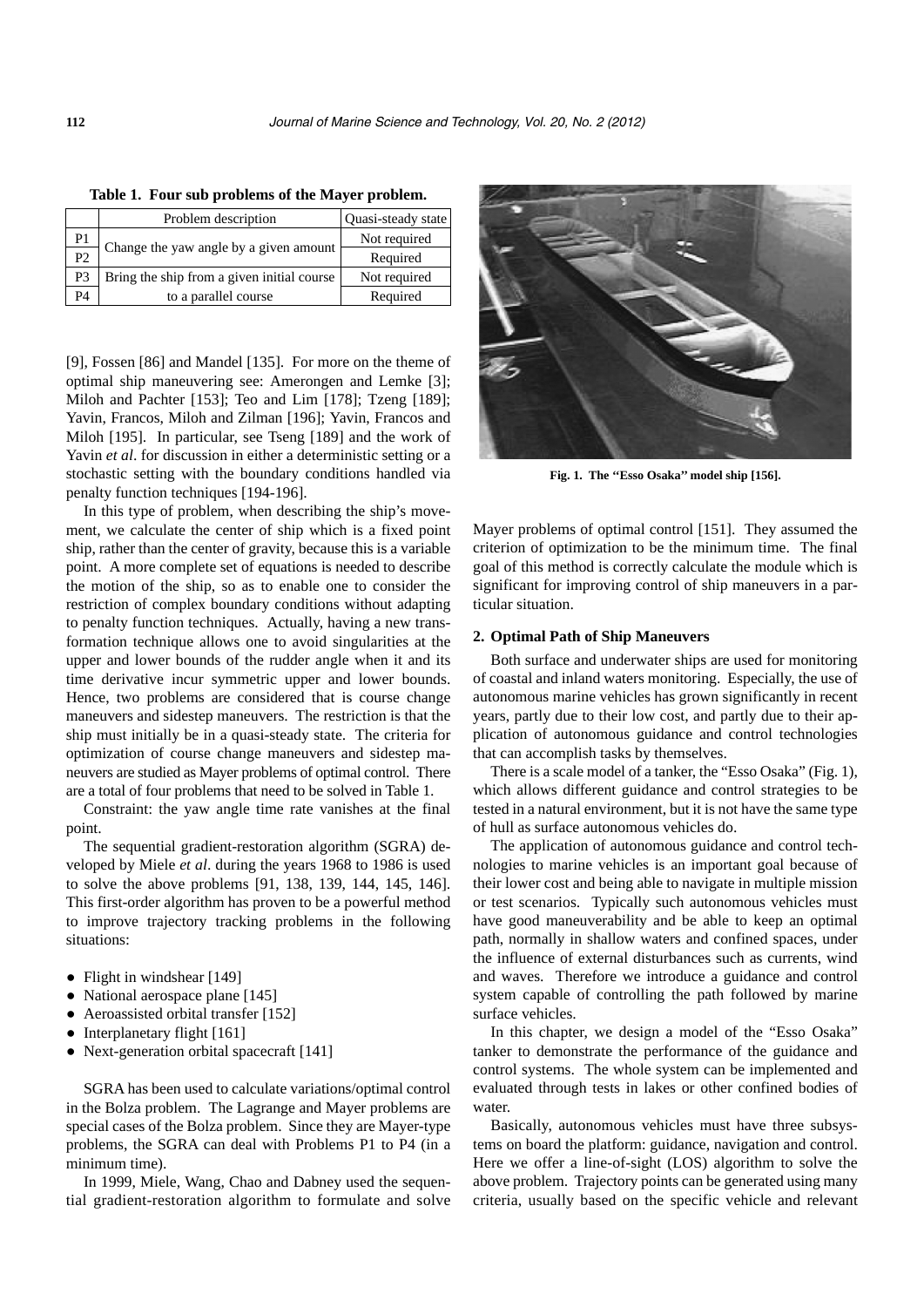| Year | Author                        | Method                                                        | Main idea                                                                                                                                                                                                                                             |  |  |  |
|------|-------------------------------|---------------------------------------------------------------|-------------------------------------------------------------------------------------------------------------------------------------------------------------------------------------------------------------------------------------------------------|--|--|--|
| 2000 | Chung, Qi <sup>[84]</sup>     | Successive learning track-keeping control<br>(SLTC) algorithm | 1. Correctly maintain track-keep the requirement tar-<br>get track of set points or minor path.<br>2. After the initial off-track disturbance, the first 3 to<br>5 tracks of the learning process are taken to move<br>the vehicle in a zigzag track. |  |  |  |
| 2003 | Fossen [90]                   | Trajectory tracking control based on LOS                      | 1. Geometric assignment based on the LOS projection<br>algorithm for minimization of the cross-track error<br>to the path.<br>2. The desired speed along the path can be specified<br>independently.                                                  |  |  |  |
| 2003 | Velagic, Vukic, Omerdic [191] | Adaptive Sugeno fuzzy type autopilot                          | Used in an ordinary feedback loop. The adjustable<br>scaling factor mechanism in an additional feedback<br>loop.                                                                                                                                      |  |  |  |
| 2004 | Breivik, Fossen [11, 12]      | Guidance-based approach                                       | 1. A way to specifically control the velocity vector of<br>the vehicles in such a way that they converge to<br>follow the desired geometrical paths in a natural<br>and elegant manner.                                                               |  |  |  |
| 2007 | Moreire, Fossen, Soares [156] | Way-point guidance algorithm based on<br>LOS                  | 1. Calculation of a dynamic LOS vector norm to im-<br>prove the convergence of the vehicle to the desired<br>trajectory.<br>2. Independent of the initial design value for the LOS<br>distance (radius).                                              |  |  |  |
| 2009 | Lee, Surendran, Kim [112]     | PID control algorithm and fuzzy logic                         | Numerical simulations are carried out to discuss<br>heading control.                                                                                                                                                                                  |  |  |  |

**Table 2. Four sub problems of the Mayer problem.** 

information such as environmental and geographical data (wind, waves, currents, shallow water, islands, etc.), obstacles and collision avoidance (introducing safety margins) and feasibility meaning that every point must be satisfied [87].

There are several methods for determining the optimal path of ship maneuvers summarized in Table 2, Fossen, Breivik and Fossen offer a general method for finding the optimal path, but Moreira, Fossen and Soares use a special approach that is based on a way-point guidance LOS algorithm [94] A new approach can improve the convergence of the LOS algorithm to minimize the crosstrack error by the calculation of a dynamic LOS vector norm. For example, the shortest distance between the vehicle and a straight line [160].

A mathematical model of the ''Esso Osaka'' tanker is used to simulate the results an demonstrate the performance of the system. This approach is simple to apply to other vehicles or extend to higher dimensional control and guidance problems.

#### **3. Inland Ship Maneuvers**

First we discuss ocean-going ship-steering autopilots designed to implement course-keeping maneuvers in the open sea and course-changing maneuvers along the coast. Typically, the most important performance criterion for the coursekeeping maneuver is minimum course deviation with smallest control exertion. However, it is desirable to track the new set course as quickly as possible with minimum overshoot [86]. Many controllers arc designed to achieve optimal control performance during course-keeping and course-changing maneuvers [106]. Of greatest concern for control of ocean-going vessels is the heading angle.

For inland ships, the autopilot does not so much aim to control the heading angle of the ship as the turning rate. In practice, the captain should track the ship route and consider this when calculating the required turning rate. This is reference input for the inland ship autopilot serves [85]. Hence, the yaw-rate-control is a useful tool for the inland ship captains.

Recent progress in computer science progress has made the use of Global Positioning System (GPS) technology for trackkeeping autopilots become more practical. Theoretically, once the track of the ship is defined the ship can sail automatically without interference from the captain [95]. However, we still believe that an experienced captain is more reliable than an autopilot for inland sailings and then human beings are better at dealing with unexpected incidents. Hence, the captain's input is indispensable to help determine the turning-ratecontrol of the autopilot. This is the preferred operation mode.

Wave filtering is a central issue when designing the autopilot for ocean-going vessels. It is important that the autopilot only compensate for the low-frequency wave force rather than the high-frequency oscillatory force [96]. The central issue for inland vessels is avoidance of collisions. Interference mainly comes from wind gusts and encounters with other ships.

Therefore, inland ships should have optimal maneuvering to avoid collisions. Always pushing the actuator to unknowingly exceed its saturation (SAT) and slew rate limitation (SRI) boundary will lead to considerable deterioration of the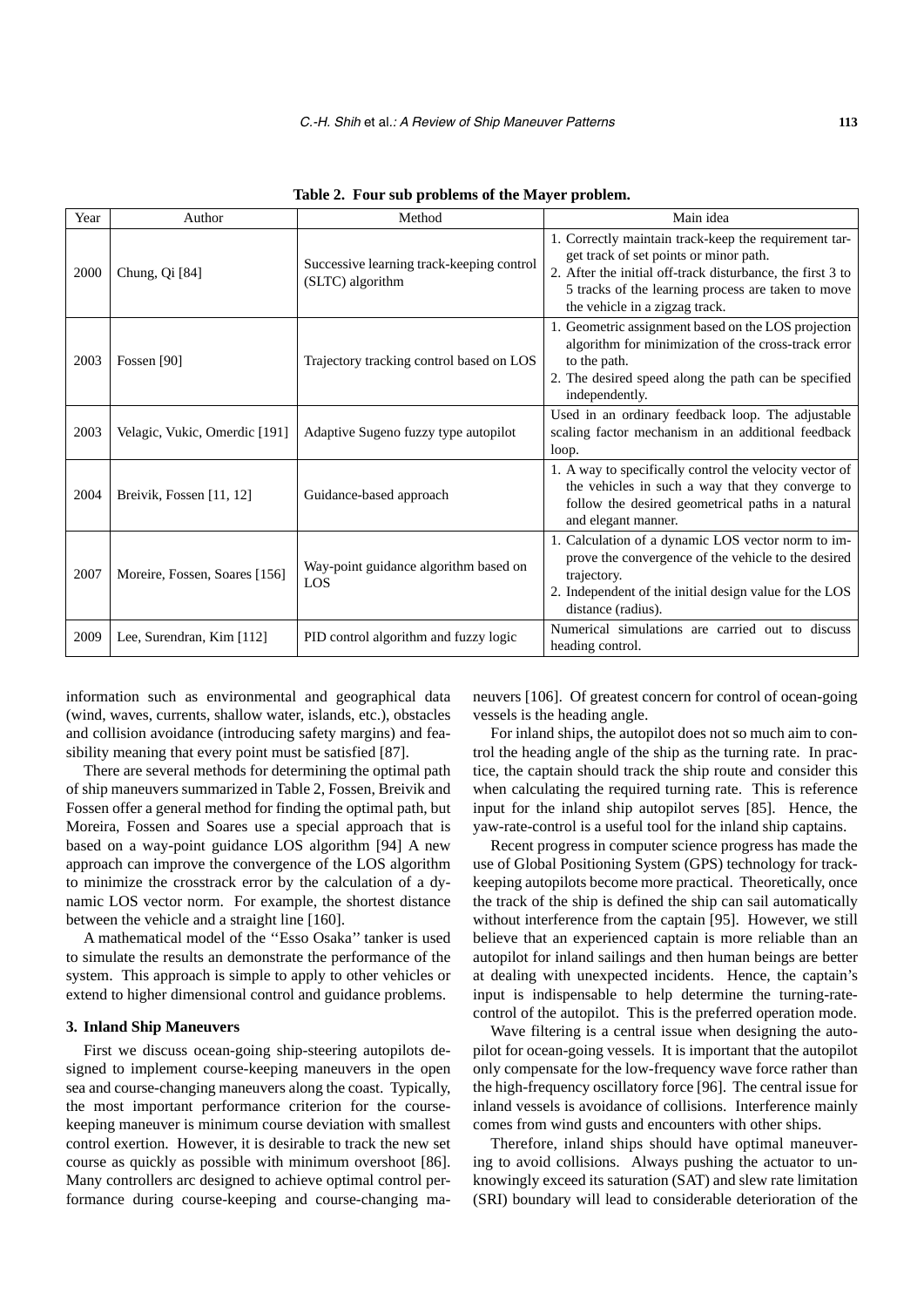

**Fig. 2. Definition of motion in the horizontal plane [189].** 

maneuverability of the ship [6]. An automatic gain reduction technique has been offered to avoid actuator SRL which may lead to the controller wind-up problem [190]. Another technique is the reference conditioning technique to avoid actuator SAT that may also lead to undesirable controller wind-up problems [162].

When designing ships for inland waters both the actuator SAT and SRL should be considered. There is a technique for realizing an inversion in terms of non inverted dynamics in a local feedback loop, the inversion by feedback technique [92]. If this can be accomplished the SAT and SRL boundaries will be avoided.

Based on Newton's law in space-fixed coordinates  $x_0 - y_0$  are used to define the equations of motion describing the steering dynamics of a ship arc (Fig. 2).

In the section we discuss the internal model control (IMC) approach to designing a turning rate control autopilot. The most important thing to remember is that IMC is a modelbased design approach, so it satisfies the required system response time [155]. After numerical testing we discover that this approach offers captains a very convenient way to tune the autopilot to meet different maneuvering requirements.

The above complex formula of motion in the horizontal plane is simplified, after which the IMC is used to solve the problem and the results tested. Fig. 3(a) shows that a smooth transition is reached and the reference turning rate is also achieved within in 20 s when the initial speed of response parameter β is set to 0.1 and the controller uses a constant reference turning rate of 2.5 o/s. Fig. 3(b) gives the regular pattern for the rudder angle. Specifically, the SRL and SAT have been reached. After a short period of oscillation, the rudder is maintained at a constant value slightly lower than the SAT limit.

The IMC approach implements the SAT and SRL nonlinearities in a local feedback loop and allows the controller to exert its full power without pushing the actuator to exceed its SAT or SRL boundaries [188]. This is an important study because it describes inland ship maneuvering in a limited space with random encounters with other vessels.



**Fig. 3. (a) Controlled turning rate (b) Rudder angle [189].** 

#### **III. APPLICATION SUMMARY**

Our final goal is to find a approach which can arrive determine optimal maneuvering under any sea conditions. Unfortunately, this is a difficult task, because there are many factors that will affect the formulation. Motivated by the work of Bishop and Price [10] and Bailey *et al*. [7] a unified statespace model for optimal of ship maneuvering, state-keeping, and control in a seaway is derived. There are two main directions should be considered of the dynamic equations of motion for ship maneuvering:

- Maneuvering theory
- Seakeeping theory

An ideal unified theory for determining ship motion could be applied to different sea states, speeds and operations, assuming that the motion of the ship is in calm water, for example in a harbor or in sheltered waters.

In order to conveniently test performance and design of feedback control systems, the time-domain should be defined.

Feedback control system designs for ships have a long history, dating back to 1908. In recent yearsm the development of global satellite navigation systems and inertial measurements technology have made possible the design of nonlinear model-based ship control systems. This evolution is described in Table 3.

The unified model is derived using a state-space method. This is the standard representation used in feedback control systems. Hence the unified model can be used to simulate ship maneuvers given different sea states and at any speed. Note this model can also satisfy nonlinear maneuvering formulas by unifying the theories of seakeeping and maneuvering [89].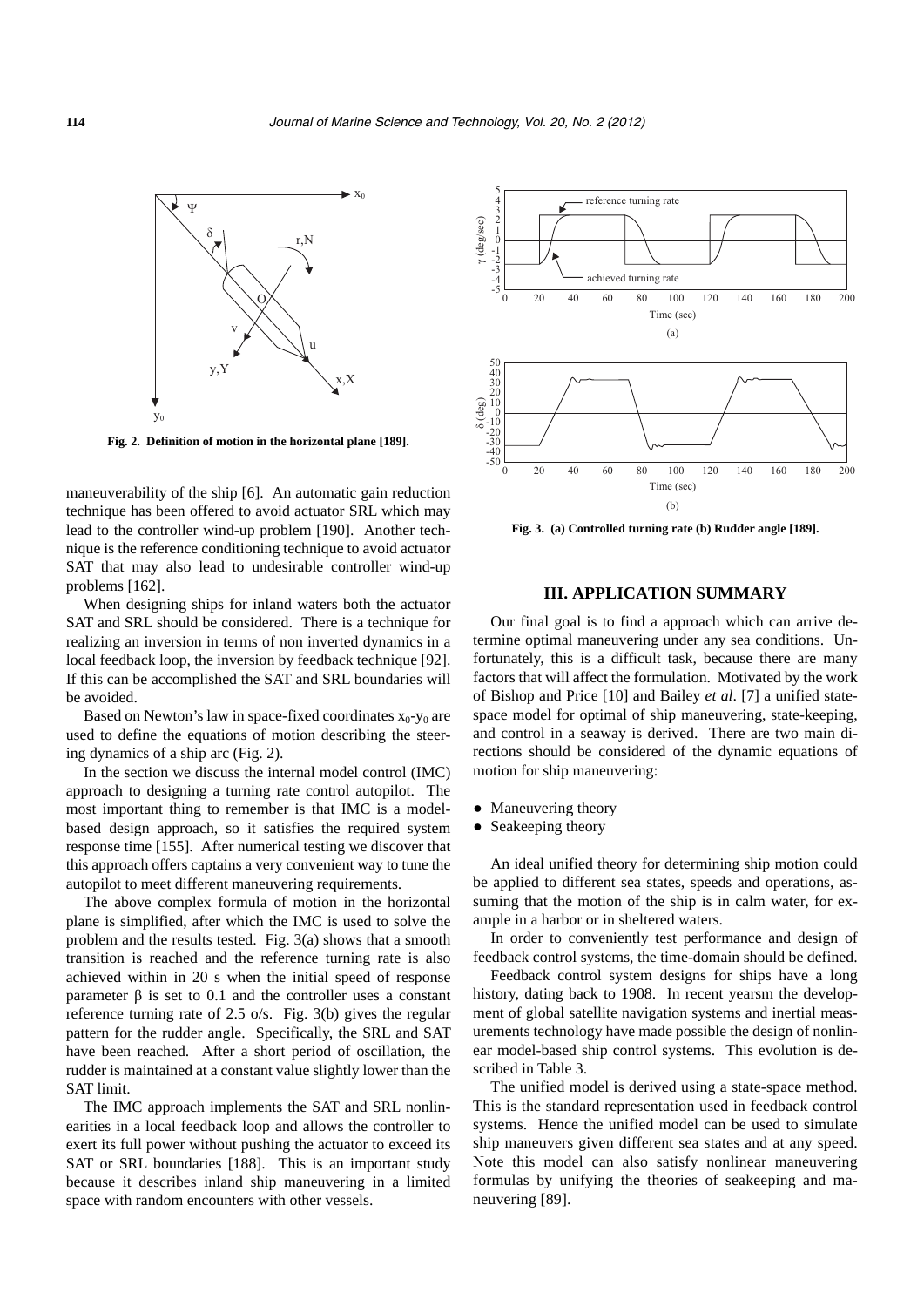| Year       | Author          | Contribution                                                                           |
|------------|-----------------|----------------------------------------------------------------------------------------|
| 1908       | Anschutz        | Invention of the North-seeking gyroscope                                               |
| 1911       | Sperry $[1]$    | Ballistic gyroscope                                                                    |
| 1922       | Minorsky [154]  | Analysis of the three-term PID-controller                                              |
| 1976       | Balchen [8]     | Wave filtering technique                                                               |
| 1994, 2002 | Fossen [86, 88] | Using Lyapunov methods for stability analysis to design nonlinear ship control systems |

**Table 3. Evolution of feedback control systems.** 

**Table 4. Major ship maneuver pattern theories.** 

| Central theory                                      | Description                                                                                                        | Usage                                                                                                                                            |
|-----------------------------------------------------|--------------------------------------------------------------------------------------------------------------------|--------------------------------------------------------------------------------------------------------------------------------------------------|
| Sequential gradient-restoration<br>algorithm (SGRA) | Solve special cases of the Mayer problem including<br>the Bolza problem.                                           | The algorithm can be used fo find the optimal<br>seaway for a moving ship that needs to change<br>course or sidestep with time.                  |
| "Esso Osaka" model                                  | Improve ship guidance and control to find an optimal<br>seaway path.                                               | Reduce overall distance for ships that want to dy-<br>namically call at many harbors.                                                            |
| Internal model control (IMC)<br>approach            | Design a model for inland ship maneuvering in a<br>limited space with randomized encounters with<br>other vessels. | In an environment where one can randomly en-<br>counter other ships, the captain will conveniently<br>avoid such encounters given limited space. |

The nonlinear unified state-space model is used to consider the three situations in Table 3. The method can improve performance to avoid collisions during ship maneuvering in natural environment, find the optimal seaway path that will reduce time wastage and satisfy the requirements for inland ship maneuvering in limited space.

Now the nonlinear unified state-space model is used to consider three situations as in the Table 4. It can offer improved collision avoidance performance during maneuvering in particular natural environments, optimize the path on the seaway to reduce time wastage and satisfy the requirements for inland ship maneuvering in a limited space.

#### **IV. CONCLUSIONS**

In this study the literature related to optimal turning and ship maneuvering has been reviewed. Simple classifications of different approaches depending upon different practical purposes and areas have been defined. However an overall model to control of ship maneuvering in a natural environment for any type of ship has not been designed, because there are so many factors that will affect the formulation. Hence our strategy is to use the nonlinear unified state-space model, joined with another approach according to the requirements of the situation. In this way, no matter what the conditions are, an optimal method to solve any problem can always be found, while still noting the restrictions of one of the whole approaches.

Future work will focus on particular problems related to this study. Perhaps some features in each approach can be combined with others. It is hard to determine which one is more significant and valuable than the other. Therefore, we hope to attract more scholars to join this work, and do a more comprehensive study. At the same time, the different types of ship should be considered gradually. Our final goal is to develop a suitable system to determine optimal ship maneuvering for any type of ship in our particular natural environment.

#### **ACKNOWLEDGMENTS**

The authors are appreciative of the financial support in the form of research grants to Dr. Chen-Yuan Chen from the National Science Council, Republic of China under Grant Nos. NSC 99-2628-E153-001 and NSC 100-2628-E153-001. The authors also wish to voice his appreciation for the kind assistance of Professor Chein-Shan Liu, Editor of the Journal of Marine Science and Technology, and would also like to thank the anonymous reviewers for their constructive suggestions which have greatly aided in the improvement of this paper.

#### **REFERENCES**

- 1. Allensworth, T., "A short history of sperry marine," from http://www. sperry-marine.com/pages/history.html (1999).
- 2. Almutairi, N. B. and Zribi, M., "Sliding mode control of a threedimensional overhead crane," *Journal of Vibration and Control*, Vol. 15, No. 11, pp. 1679-1730 (2009).
- 3. Amerongen, J. V. and Lemke, H. R. V. N., "Criteria for optimum steering of ships," Department of Electrical Engineering, Delft University of Technology, Delft, Netherlands (1980). (Report)
- 4. Amini, F. and Vahdani, R., "Fuzzy optimal control of uncertain dynamic characteristics in tall buildings subjected to seismic excitation," *Journal of Vibration and Control*, Vol. 14, No. 12, pp. 1843-1867 (2009).
- 5. Asinovsky, V., "Features of maneuverability of ships with steering nozzles," *Marine Technology*, Vol. 23, No. 1, pp. 23-34 (1986).
- 6. Astrom K. J. and Wittenmark B., *Adaptive Control. Reading*, Addison-Wesley, MA (1995).
- 7. Bailey, P. A., Price, W. G., and Temarel, P., "A unified mathematical model describing the maneuvering of a ship travelling in a seaway," *RINA*, Vol.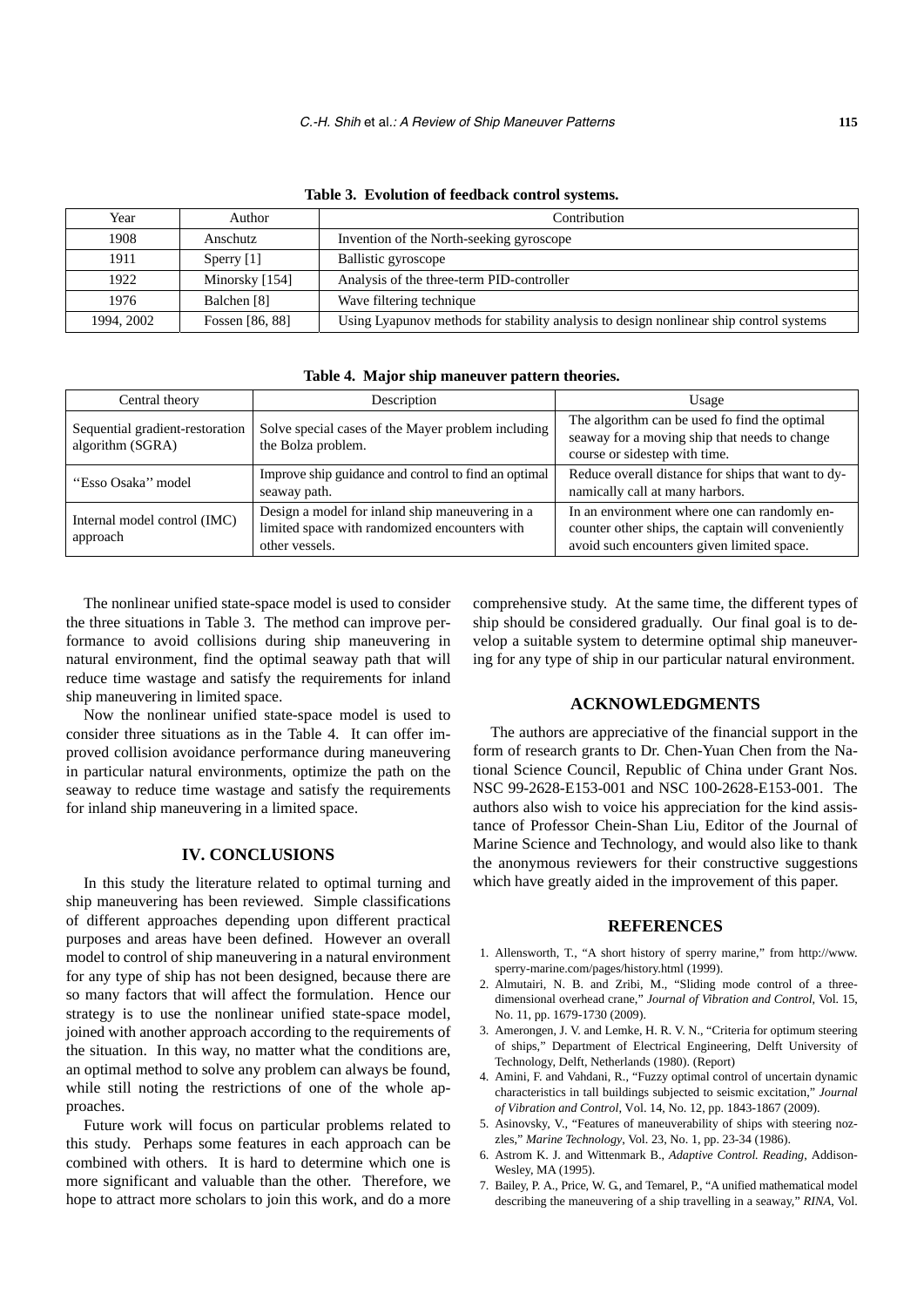140, pp. 131-149 (1998). (Trans)

- 8. Balchen, J. G., Jenssen, N. A., and Salid, S., "Dynamic positioning using Kalman filtering and optimal control theory," *Proceedings of the IFAC/ IFIP Symp. on Automation in Offshore Oil Field Operation*, Bergen, Norway, pp. 183-186 (1976).
- 9. Barr, R. A., "A review and comparison of ship maneuvering simulation methods," *Society of Naval Architecture and Marine Engineering*, Vol. 101, pp. 609-635 (1993).
- 10. Bishop, R. E. D. and Price, W. G., "On the use of equilibrium axes and body axis in the dynamics of a rigid ship," *Journal of Mechanical Engineering Science*, Vol. 23, No. 5, pp. 243-256 (1981).
- 11. Breivik, M. and Fossen, T. I., "Path following of straight lines and circles for marine surface vessels," *Proceedings of the Sixth IFAC CAMS*, Ancona, Italy, pp. 65-70 (2004).
- 12. Breivik, M. and Fossen, T. I., "Path following for marine surface vessels," *Proceedings of the OTO'04*, Kobe, Japan, pp. 2282-2289 (2004).
- 13. Chen, C. W., "A critical review of parallel distributed computing and the Lyapunov criterion for multiple time-delay fuzzy systems," *International Journal of the Physical Sciences*, Vol. 6, No. 19, pp. 4492-4501 (2011).
- 14. Chen, C. W., "Application of fuzzy-model-based control to nonlinear structural systems with time delay: an LMI method," *Journal of Vibration and Control*, Vol. 16, pp. 1651-1672 (2010).
- 15. Chen, C. W., "Applications of LDI-based criterion to a nonlinear chaotic system: a critical review," *Journal of Vibration and Control* (accepted).
- 16. Chen, C. W., "Applications of the fuzzy lyapunov lmi criterion to a chaotic structural system," *Journal of Vibration and Control* (accepted).
- 17. Chen, C. W., "Delay independent criterion for multiple time-delay systems and its application in building structure control systems," *Journal of Vibration and Control* (accepted).
- 18. Chen, C. W., "Fuzzy control of interconnected structural systems using the fuzzy lyapunov method," *Journal of Vibration and Control*, Vol. 17, No. 11, pp. 1693-1702 (2011).
- 19. Chen, C. W., "Internet services and interface design for marketing: a preliminary study of cliven products," *International Journal of the Physical Sciences*, Vol. 6, No. 15, pp. 3585-3596 (2011).
- 20. Chen, C. W., "Modeling and control for nonlinear structural systems via a nn-based approach," *Expert Systems with Applications*, Vol. 36, pp. 4765-4772 (2009).
- 21. Chen, C. W., "Modeling and fuzzy pdc control and its application to an oscillatory tlp structure," *Mathematical Problems in Engineering- An Open Access Journal*, DOI: 10.1155/2010/120403 (2010).
- 22. Chen, C. W., "Modeling, control and stability analysis for time-delay tlp systems using the fuzzy lyapunov method," *Neural Computing and Applications*, Vol. 20, No. 4, pp. 527-534 (2011).
- 23. Chen, C. W., "Stability analysis and robustness design of nonlinear systems: an nn-based approach," *Applied Soft Computing*, Vol. 11, No. 2, pp. 2735- 2742 (2011).
- 24. Chen, C. W., "Stability conditions of fuzzy systems and its application to structural and mechanical systems," *Advances in Engineering*, Software, Vol. 37, pp. 624-629 (2006).
- 25. Chen, C. W., "The stability of an oceanic structure with T-S fuzzy models," *Mathematics and Computers in Simulation*, Vol. 80, pp. 402-426 (2009).
- 26. Chen, C. W., Chang, M. L., and Tseng, C. P., "Critical human factor evaluation of knowledge sharing intention in taiwanese enterprises," *Human Factors and Ergonomics in Manufacturing & Service Industries*, DOI: 10.1002/hfm.20300 (2012).
- 27. Chen, C. W., Chang, M. L., and Tseng, C. P., "The human factors of knowledge sharing intention among Taiwanese enterprises: a model of hypotheses," *Human Factors and Ergonomics in Manufacturing & Service Industries*, DOI: 10.1002/hfm.20286 (2012).
- 28. Chen, C. W. and Chen, P. C., "Ga-based adaptive neural network controllers for nonlinear systems," *International Journal of Innovative Computing, Information and Control*, Vol. 6, pp. 1793-1803 (2010).
- 29. Chen, C. W., Chen, P. C., and Chiang, W. L., "Stabilization of adaptive neural network controllers for nonlinear structural systems using a singular perturbation approach," *Journal of Vibration and Control*, Vol. 17,

No. 8, pp. 1241-1252 (2011).

- 30. Chen, C. W., Chen, T. H., and Lin, Y. F., "The statistical analysis for consumers' intensions of purchasing cosmetics," *African Journal of Business Management*, Vol. 5, No. 20, pp. 8271-8276 (2011).
- 31. Chen, C. W., Chiang, W. L., and Hsiao, F. H., "Stability analysis of t-s fuzzy models for nonlinear multiple time-delay interconnected systems,' *Mathematics and Computers in Simulation*, Vol. 66. pp. 523-537 (2005).
- 32. Chen, C. W., Chiang, W. L., and Tsai, C. H., "Fuzzy lyapunov method for stability conditions of nonlinear systems," *International Journal on Artificial Intelligence Tools*, Vol. 15, pp. 163-171 (2006).
- 33. Chen, C. W., Lee, K. L., and Tseng, C. P., "The relationship between personality traits and sales force automation usage: a preliminary study," *Human Factors and Ergonomics in Manufacturing & Service Industries* (accepted).
- 34. Chen, C. W., Lin, C. L., and Tsai, C. H., "A novel delay-dependent criteria for time-delay t-s fuzzy systems using fuzzy lyapunov method," *International Journal on Artificial Intelligence Tools*, Vol. 16, pp. 545-552 (2007).
- 35. Chen, C. W., Shen, C. W., and Jeng, M. J., "Stability analysis of an oceanic structure using the lyapunov method," *Engineering Computations*, Vol. 27, pp. 186-204 (2010).
- 36. Chen, C. W., Tseng, C. P., Lee, K. L., and Yang, H. C., "Conceptual framework and research method for personality traits and sales force automation usage," *Scientific Research and Essays*, Vol. 6, No. 17, pp. 3784- 3793 (2011).
- 37. Chen, C. W., Wang, M. H. L., and Lin, J. W., "Managing target the cash balance in construction firms using a fuzzy regression approach," *International Journal of Uncertainty, Fuzziness and Knowledge-Based Systems*, Vol. 17, pp. 667-684 (2009).
- 38. Chen, C. W., Wang, H. L., Liu, F. R., and Chen, T. H., "Application of project cash management and control for infrastructure," *Journal of Marine Science and Technology*, Vol. 18, pp. 644-651 (2010).
- 39. Chen, C. W., Yang, P. H. C., Chang, A. K. H., and Chen, T. H., "Evaluation of inference adequacy in cumulative logistic regression models: an empirical validation of isw-ridge relationships," *China Ocean Engineering*, Vol. 22, pp. 43-56 (2008).
- 40. Chen, C. W., Yang, P. H. C., and Chen, T. H., "Analysis of experimental data on internal waves with statistical method," *Engineering Computations—International Journal for Computer-Aided Engineering and Software*, Vol. 24, pp. 116-150 (2007).
- 41. Chen, C. W., Yeh, K., Chiang, W. L., and Wu, D. J., "Modeling, H<sup>®</sup> control and stability analysis for structural systems using takagi-sugeno fuzzy model," *Journal of Vibration and Control*, Vol. 13, pp. 1519-1534 (2007).
- 42. Chen, C. W., Yeh, K., and Liu, K. F. R., "Adaptive fuzzy sliding mode control for seismically excited bridges with lead rubber bearing isolation," *International Journal of Uncertainty, Fuzziness and Knowledge-Based Systems*, Vol. 17, pp. 705-727 (2009).
- 43. Chen, C. W., Yeh, K., Liu, K. F. R., and Lin, M. L., "Applications of fuzzy control to nonlinear time-delay systems using the linear matrix inequality fuzzy Lyapunov method," *Journal of Vibration and Control*, DOI: 10.1177/1077546311410765 (2012).
- 44. Chen, C. Y., "A critical review of internal wave dynamics. Part 1 –Remote sensing and in-situ observations," *Journal of Vibration and Control*, DOI: 10.1177/1077546310395971 (2011).
- 45. Chen, C. Y., "A critical review of internal wave dynamics. Part 2 Laboratory experiments and theoretical physics," *Journal of Vibration and Control*, DOI: 10.1177/1077546310397561 (2011).
- 46. Chen, C. Y., "A critical review and improvement method on biped robot," *International Journal of Innovative Computing, Information and Control*, Vol. 7, No. 9, pp. 5245-5254 (2011).
- 47. Chen, C. Y., "Statistical and dynamical analyses of propagation mechanisms of solitary internal waves in a two-layer stratification," *Journal of Marine Science and Technology*, Vol. 16, No. 1, pp. 100-114, DOI: 10.1007/s00773-010-0112-z (2011).
- 48. Chen, C. Y., "Using discriminant analysis to determine the breaking criterion for an ISW propagating over a ridge," *Environmental Fluid*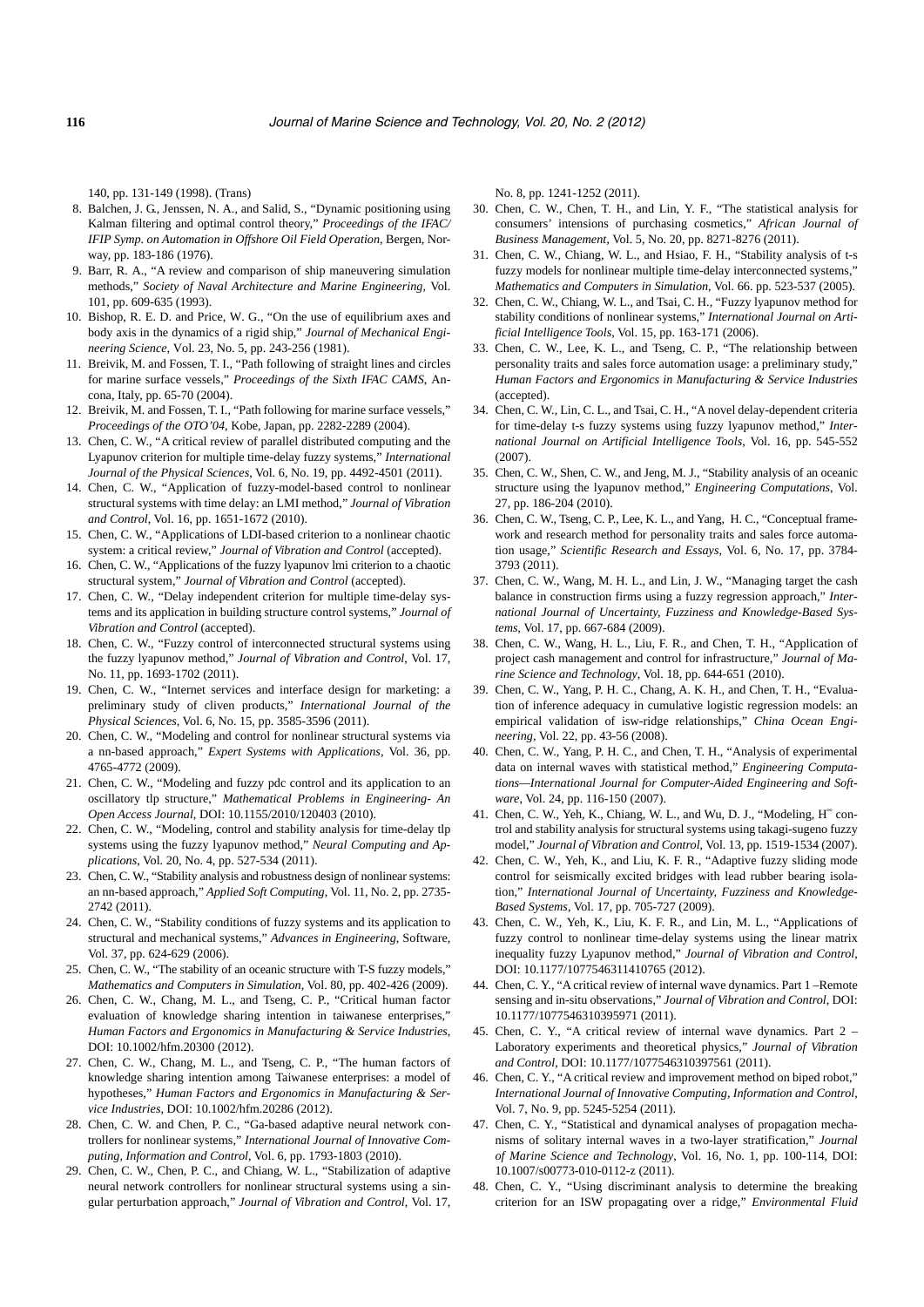*Mechanics*, Vol. 10, pp. 577-586 (2010).

- 49. Chen, C. Y., Chen, C. W., and Tseng, I. F., "Localized mixing due to an interfacial solitary wave breaking on seabed topography in different ridge heights," *Journal of Offshore Mechanics and Arctic Engineering*, Vol. 129, pp. 245-250 (2007).
- 50. Chen, C. Y., Hsu, J. R. C., and Chen, C. W., "Fuzzy logic derivation of neural network models with time delays in subsystems," *International Journal on Artificial Intelligence Tools*, Vol. 14, pp. 967-974 (2005).
- 51. Chen, C. Y., Hsu, J. R. C., and Chen, C. W., "Generation of internal solitary wave by gravity collapse," *Journal of Marine Science and Technology*, Vol. 15, pp. 1-7 (2007).
- 52. Chen, C. Y., Hsu, J. R. C., and Chen, C. W., "Wave propagation at the interface of a two-layer fluid system in the laboratory," *Journal of Marine Science and Technology*, Vol. 15, pp. 8-16 (2007).
- 53. Chen, C. Y., Hsu, J. R. C., Chen, C. W., and Cheng, M. H., "Numerical model of an internal solitary wave evolution on impermeable variable seabed in a stratified two-layer fluid system," *China Ocean Engineering*, Vol. 20, pp. 303-313 (2006).
- 54. Chen, C. Y., Hsu, J. R. C., Cheng, M. H., and Chen, C. W., "Experiments on mixing and dissipation in internal solitary waves over two triangular obstacles," *Environmental Fluid Mechanics*, Vol. 8, pp. 199-214 (2008).
- 55. Chen, C. Y. and Huang, P. H., "Review of an autonomous humanoid robot and its mechanical control," *Journal of Vibration and Control*, DOI: 10.1177/1077546310395974 (2011).
- 56. Chen, C. Y., Lee, W. I., Kuo, H. M., Chen, C. W., and Chen, K. H., "The study of a forecasting sales model for fresh food," *Expert Systems with Application*s, Vol. 37, pp. 7696-7702 (2010).
- 57. Chen, C. Y., Lin, C. L., Tseng, I. F., and Chen, C. W., "Dynamic behavior of an internal solitary wave oscillating over variable bathymetry," *Kuwait Journal of Science & Engineering*, Vol. 34, pp. 153-166 (2007).
- 58. Chen, C. Y., Lin, J. W., Lee, W. I., and Chen, C. W., "Fuzzy control for an oceanic structure: A case study in time-delay tlp system," *Journal of Vibration and Control*, Vol. 16, pp. 147-160 (2010).
- 59. Chen, C. Y., Liu, K. C., Liu, Y. W., and Huang, W. C., "A case study of reinforced concrete short column under earthquake using experimental and theoretical investigations," *Structural Engineering and Mechanics*, Vol. 36, pp. 197-206 (2010).
- 60. Chen, C. Y., Shen, C. W., Chen, C. W., Liu, K. F. R., and Jeng, M. J., "A stability criterion for time-delay tension leg platform systems subjected to external force," *China Ocean Engineering*, Vol. 23, pp. 49-57 (2009).
- 61. Chen, C. Y., Shih, B. Y., Chen, Z. S., and Chen, T. H., "The exploration of internet marketing strategy by search engine optimization: a critical review and comparison," *African Journal of Business Management*, Vol. 5, No. 12, pp. 4644-4649 (2011).
- 62. Chen, C. Y., Shih, B. Y., and Chou, W. C., "Obstacle avoidance design for a humanoid intelligent robot with ultrasonic sensors," *Journal of Vibration and Control*, Vol. 17, No. 12, pp. 1798-1804, DOI: 10.1177/1077546310381101 (2011).
- 63. Chen, C. Y., Shih, B. Y., and Chou, W. C., "The development of autonomous low cost biped mobile surveillance robot by intelligent bricks," *Journal of Vibration and Control*, DOI: 10.1177/1077546310371349 (2011).
- 64. Chen, C. Y., Shyue, S. W., and Chang, C. J., "Association rule mining for evaluation of regional environments: case study of dapeng bay, taiwan," *International Journal of Innovative Computing, Information and Control*, Vol. 6, pp. 3425-3436 (2010).
- 65. Chen, C. Y., Tseng, I. F., Yang, H. C. P., Chen, C. W., and Chen, T. H., "Profile evolution and energy dissipation for internal soliton transmitting over different submarine ridges," *China Ocean Engineering*, Vol. 20, pp. 585-594 (2006).
- 66. Chen, C. Y., Yang, H. C., Chen, C. W., and Chen, T. H., "Diagnosing and revising logistic regression models: effect on internal solitary wave propagation," *Engineering Computations—International Journal for Computer-Aided Engineering and Software*, Vol. 25, pp. 121-139 (2008).
- 67. Chen, C. Y., Yang, Y. F., Chen, C. W., Chen, L. T., and Chen, T. H., "Linking the balanced scorecard (bsc) to business management performance: a

preliminary concept of fit theory for navigation science and management," *International Journal of the Physical Sciences*, Vol. 5, pp. 1296- 1305 (2010).

- 68. Chen, H. H., "Some aspects of ship maneuverability," *Journal of Ship Research*, Vol. 13, No. 2, pp. 111-128 (1969).
- 69. Chen, L. T. and Chen, C. W., "Are educational background and gender moderator variables for leadership, satisfaction and organizational commitment," *African Journal of Business Management*, Vol. 4, pp. 248-261 (2010).
- 70. Chen, P. C., Chen, C. W., and Chiang, W. L., "Ga-based fuzzy sliding mode controller for nonlinear systems," *Mathematical Problems in Engineering- An Open Access Journal* DOI: 10.1155/2008/325859 (2008d).
- 71. Chen, P. C., Chen, C. W., and Chiang, W. L., "Ga-based modified adaptive fuzzy sliding mode controller for nonlinear systems," *Expert Systems with Applications*, Vol. 36, pp. 5872-5879 (2009).
- 72. Chen, P. C., Chen, C. W., and Chiang, W. L., "Linear matrix inequality conditions of nonlinear systems by genetic algorithm-based adaptive fuzzy sliding mode controller," *Journal of Vibration and Control*, Vol. 17, No. 2, pp. 163-173 (2011).
- 73. Chen, P. C., Chen, C. W., Chiang, W. L., and Lo, D. C., "Ga-based decoupled adaptive fsimc for nonlinear systems by a singular perturbation scheme," *Neural Computing and Applications*, Vol. 20, No. 4, pp. 517- 526 (2011).
- 74. Chen, P. C., Chen, C. W., Chiang, W. L., and Yeh, K., "A novel stability condition and its application to ga-based fuzzy control for nonlinear systems with uncertainty," *Journal of Marine Science and Technology*, Vol. 17, pp. 293-299 (2009).
- 75. Chen, T. H. and Chen, C. W., "Application of data mining to the spatial heterogeneity of foreclosed mortgages," *Expert Systems with Applications*, Vol. 37, pp. 993-997 (2010).
- 76. Chen, T. H., Chen, C. Y., Yang, C. H. P., and Chen, C. W., "A mathematical tool for inference in logistic regression with small-sized data sets – a practical application on isw-ridge relationships," *Mathematical Problems in Engineering- An Open Access Journal*, DOI: 10.1155/2008/186372 (2008).
- 77. Chen, T. H., Yang, H. C. P., Chen, C. Y., and Chen, C. W., "Application of logistic regression model: propagation effect on internal soliton," *Journal of Chung Cheng Institute of Technology*, Vol. 37, pp. 1-10 (2009).
- 78. Chen, W. T. and Saif, M., "Fuzzy nonlinear unknown input observer design with fault diagnosis applications," *Journal of Vibration and Control*, Vol. 16, No. 3, pp. 377-401 (2010).
- 79. Cheng, M. H. and Hsu, J. R. C., "Laboratory experiments on waveform inversion of an internal solitary wave over a slope-shelf," *Environmental Fluid Mechanics*, Vol. 11, No. 4, pp. 353-384 (2011).
- 80. Chiang, T. C. and Wang, W. J., "Highway on-ramp control using fuzzy decision making," *Journal of Vibration and Control*, Vol. 17, No. 2, pp. 205-213 (2011).
- 81. Chiang, W. L., Chiou, D. J., Tang, J. P., Hsu, W. K., and Liu, T. Y., "Detecting the sensitivity of structural damage based on the hilbert-huang transform approach," *Engineering Computations*, Vol. 27, pp. 799-818 (2010).
- 82. Chiou, D. J., Hsu, W. K., Chen, C. W., Hsieh, C. M., Tang, J. P., and Chiang, W. L., "Applications of hilbert-huang transform to structural damage detection," *Structural Engineering and Mechanics*, Vol. 39, No. 1, pp. 1-20 (2011).
- 83. Chu, T. H., Lin, M. L., Chang, C. H., and Chen, C. W., "Developing a tour guiding information system for tourism service using mobile gis and gps techniques," *Advances in Information Sciences and Service Sciences*, Vol. 3, No. 6, pp. 49-58 (2011).
- 84. Chung, J. S. and Qi, T., "Smart seafloor mining vehicle: simulation with successive learning track-keeping control," *International Journal of Offshore and Polar Engineering*, Vol. 10, No. 3, pp. 182-186 (2000).
- 85. Duetz, H., "An adaptive autopilot for inland ships," *Proceedings of the IFAC Conference on Adaptive Systems in Control and Signal Processing*, Glasgow, U.K., pp. 283-288 (1989).
- 86. Fossen, T. I., *Guidance and Control of Ocean Vehicles*, John Wiley and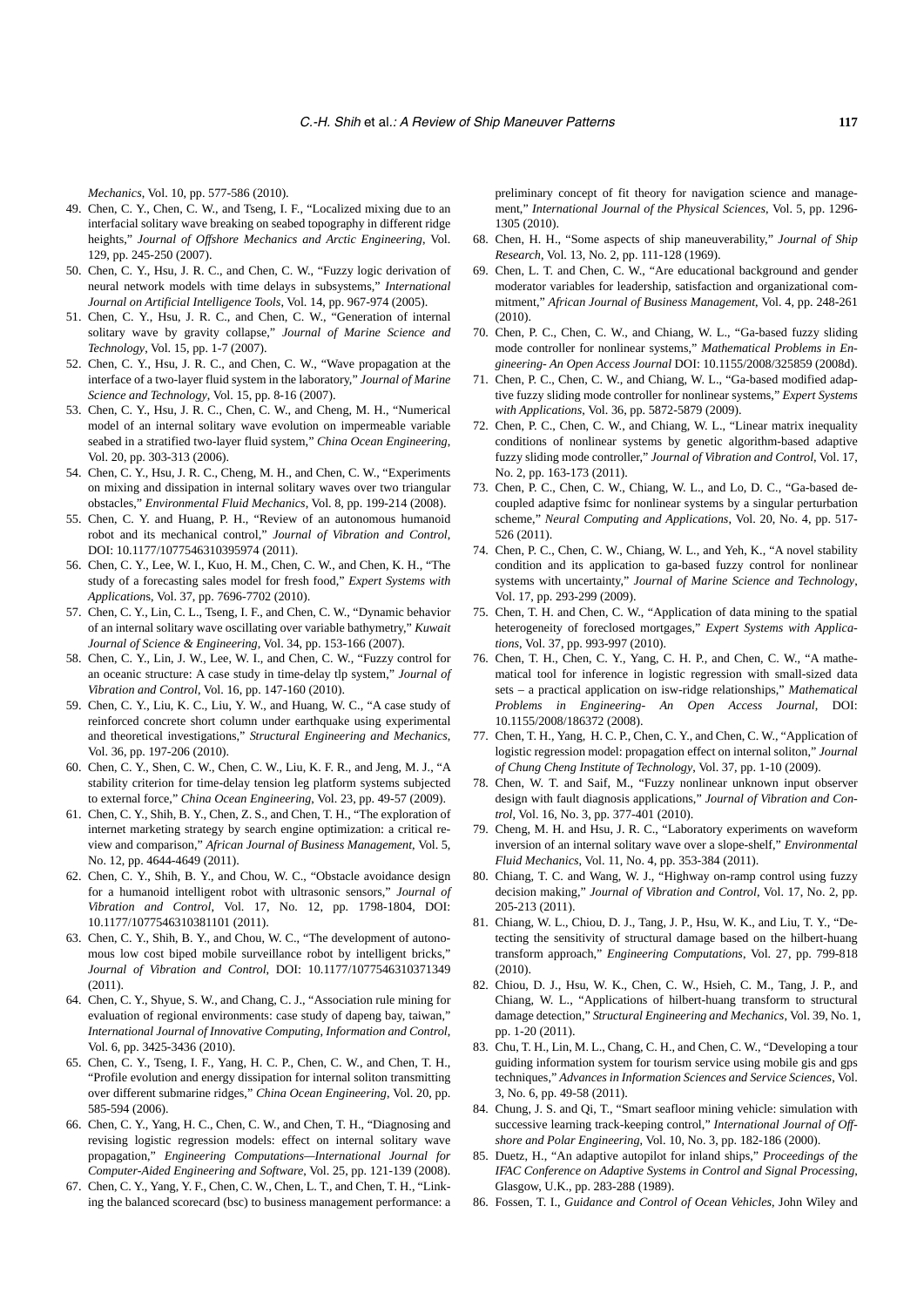Sons, Chichester, England (1994).

- 87. Fossen, T. I., *Marine Control Systems: Guidance, Navigation and Control of Ships, Rigs and Underwater Vehicles*, Marine Cybernetics AS, Trondheim, Norway (2000).
- 88. Fossen, T. I., *Marine Control Systems: Guidance, Navigation and Control of Ships, Rigs and Underwater Vehicles*, Marine Cybernetics AS, Trondheim, Norway (2002).
- 89. Fossen, T. I., "A nonlinear unified state-space model for ship maneuvering and control in a seaway," *International Journal of Bifurcation and Chaos*, Vol. 15, No. 9, pp. 2717-2746 (2005).
- 90. Fossen, T. I., Breivik, M., and Skjetne, R., "Line-of-sight path following of underactuated marine craft," *Proceedings of the Sixth IFAC conference on Maneuvering and Control of Marine Crafts*, Girona, Spain, pp. 244-249 (2003).
- 91. Gonzalez, S. and Miele, A., "Sequential gradient-restoration algorithm for optimal control problems with general boundary conditions," *Journal of Optimization Theory and Applications*, Vol. 26, No. 3, pp. 395-425 (1978).
- 92. Goodwin, G. C., Graebe, S. E., and Salgado, M. E., "Principles of control system design," Department of Electrical and Computer Engineering, University of Newcastle, Callaghan, Australia (1997).
- 93. Guclu, R. and Metin, M., "Fuzzy logic control of vibrations of a light rail transport vehicle in use in istanbul traffic," *Journal of Vibration and Control*, Vol. 15, No. 9, pp. 1423-1440 (2009).
- 94. Healey, A. J. and Lienard, D., "Multivariable sliding mode control for autonomous diving and steering of unmanned underwater vehicles," *IEEE Journal of Oceanic Engineering*, Vol. 18, No. 3, pp. 327-339 (1993).
- 95. Holzhuter, T., "A high precision track controller for ships," *Proceedings of the 11th IFAC World Congress*, Tallinn, Estonia, pp. 118-123 (1990). (preprints)
- 96. Holzhuter, T. and Strauch, H., "A commercial adaptive autopilot for ships: Design and experimental experience," *Proceedings of the 10th IFAC World Congress*, Munich, Germany, pp. 226-230 (1987).
- 97. Hsiao, F. H., Chen, C. W., Liang, Y. W., Xu, S. D., and Chiang, W. L., "T-s fuzzy controllers for nonlinear interconnected systems with multiple time delays," *IEEE Trans. Circuits & Systems-I: Regular Papers*, Vol. 52, pp. 1883- 1893 (2005).
- 98. Hsiao, F. H., Chen, C. W., Wu, Y. H., and Chiang, W. L., "Fuzzy controllers for nonlinear interconnected tmd systems with external force," *Journal of The Chinese Institute of Engineers*, Vol. 28, pp. 175-181  $(2005)$ .
- 99. Hsiao, F. H., Chiang, W. L., and Chen, C. W., "Fuzzy control for nonlinear systems via neural-network-based approach," *International Journal for Computational Methods in Engineering Science and Mechanics*, Vol. 6, pp. 145- 152 (2005).
- 100. Hsiao, F. H., Chiang, W. L., Chen, C. W., Xu, S. D., and Wu, S. L., "Application and robustness design of fuzzy controller for resonant and chaotic systems with external disturbance," *International Journal of Uncertainty, Fuzziness and Knowledge-Based System*, Vol. 13, pp. 281- 295 (2005).
- 101. Hsiao, F. H., Hwang, J. D., Chen, C. W., and Tsai, Z. R., "Robust stabilization of nonlinear multiple time-delay large-scale systems via decentralized fuzzy control," *IEEE Trans. Fuzzy Systems*, Vol. 13, pp. 152-163 (2005).
- 102. Hsieh, T. Y., Wang, M. H. L., and Chen, C. W., "A new viewpoint of s-curve regression model and its application to construction management," *International Journal on Artificial Intelligence Tools*, Vol. 15, pp. 131-142 (2006).
- 103. Hsu, W. K., Huang, P. C., Chang, C. C., Chen, C. W., Hung, D. M., and Chiang, W. L., "An integrated flood risk assessment model for property insurance industry in Taiwan," *Natural Hazards*, Vol. 58, No. 3, pp. 1295-1309 (2011).
- 104. Inoue, S., Hirano, M., Kijima, K., and Takashina, J., "A practical calculation method of ship maneuvering motion," *International Shipbuilding Progress*, Vol. 28, No. 325, pp. 207-222 (1981).
- 105. Jayaswal, P., Verma, S. N., and Wadhwani, A. K., "Development of

ebp-artificial neural network expert system for rolling element bearing fault diagnosis," *Journal of Vibration and Control*, Vol. 17, No. 8, pp. 1131-1148 (2011).

- 106. Kallstorm, C. C. and Theoren, K., "Turning controller for ships," *Proceedings of the IFAC Workshop on Control Applications in Marine Systems*, Genova. Italy, pp. 245-254 (1992).
- 107. Kring, D. and Sclavounos, P. D., "Numerical stability analysis for timedomain ship motion simulation," *Journal of Ship Research*, Vol. 39, No. 4, pp. 313-320 (1995).
- 108. Kuo, H. M. and Chen, C. W., "Application of quality function deployment to improve the quality of Internet shopping website interface design," *International Journal of Innovative Computing, Information and Control*, Vol. 7, No. 1, pp. 253-268 (2011).
- 109. Kuo, H. M. and Chen, C. W., "A novel viewpoint on information and interface design for auction website," *Human Factors and Ergonomics in Manufacturing & Service Industries*, DOI: 10.1002/hfm.20274 (2012).
- 110. Kuo, H. M. and Chen, C. W., "A study of b2c supporting interface design system for the elderly," *Human Factors and Ergonomics in Manufacturing & Service Industries*, DOI: 10.1002/hfm.20297 (2012).
- 111. Kuo, H. M., Chen, C. W., and Chen, C. W., "A study of merchandise information and interface design on B2C websites," *Journal of Marine Science and Technology*, Vol. 19, No. 1, pp. 15-25 (2011).
- 112. Lee, G., Surendran, S., and Kim, S. H., "Algorithms to control the moving ship during harbour entry," *Applied Mathematical Modeling*, Vol. 33, No. 5, pp. 2474-2490 (2009).
- 113. Lee, S. C., Lin, P. H., Wang, J. S., Huang, C. H., and Huang, P. H., "Mass media in taiwan and the formation of chien-ming wang's baseball superstar image," *International Journal of the Physical Sciences*, Vol. 6, pp. 3000-3006 (2011).
- 114. Lee, S. C., Wang, C. C., Huang, C. C., Wang, J. S., Huang, C. H., and Huang, P. H., "The idolization of chien-ming wang and social psychological factors in taiwan," *International Journal of the Physical Sciences*, Vol. 6, pp. 2607-2612 (2011).
- 115. Lee, W. I., "The development of a qualitative dynamic attribute value model for healthcare institutes," *Iranian Journal of Public Health*, Vol. 39, No. 4, pp. 15-25 (2010).
- 116. Lee, W. I. and Chen, C. W., "A forecasting model for fresh food sales in pos database: a comparison between the logistic regression, moving average and BPNN methods," *Journal of Marine Science and Technology* (accepted).
- 117. Lee, W. I., Chen, C. W., and Chen, T. H., "The relationship between consumer orientation, service value, medical care service quality and patient satisfaction: The case of a medical center in Southern Taiwan," *African Journal of Business Management*, Vol. 4, pp. 448-458 (2010).
- 118. Lee, W. I., Chen, C. W., and Wu, C. H., "Relationship between quality of medical treatment and customer satisfaction - a case study in dental clinic association," *International Journal of Innovative Computing, Information and Control*, Vol. 6, pp. 1805-1822 (2010).
- 119. Lee, W. I., Chiu, Y. T., and Liu, C. C., "Assessing the effects of consumer involvement and service quality in a self-service setting," *Human Factors and Ergonomics in Manufacturing & Service Industries*, Vol. 21, No. 5, pp. 504-515, DOI: 10.1002/hfm.20253 (2011).
- 120. Li, L., Song, G., and Ou, J., "Nonlinear structural vibration suppression using dynamic neural network observer and adaptive fuzzy sliding mode control," *Journal of Vibration and Control*, Vol. 16, No. 10, pp. 1503- 1526 (2010).
- 121. Lin, C. L., Wang, J. F., Chen, C. W., and Yen, C. W., "Improving the generalization performance of rbf neural networks using a linear regression technique," *Expert Systems with Applications*, Vol. 36, pp. 12049- 12053 (2009).
- 122. Lin, J. and Chao, W. S., "Vibration suppression control of beam-cart system with piezoelectric transducers by decomposed parallel adaptive neuro-fuzzy control," *Journal of Vibration and Control*, Vol. 15, No. 12, pp. 1885-1906 (2009).
- 123. Lin, J. W., Chen, C. W., and Chung, S. H., "Modeling and assessment of bridge structure for seismic hazard prevention," *Natural Hazards*, DOI: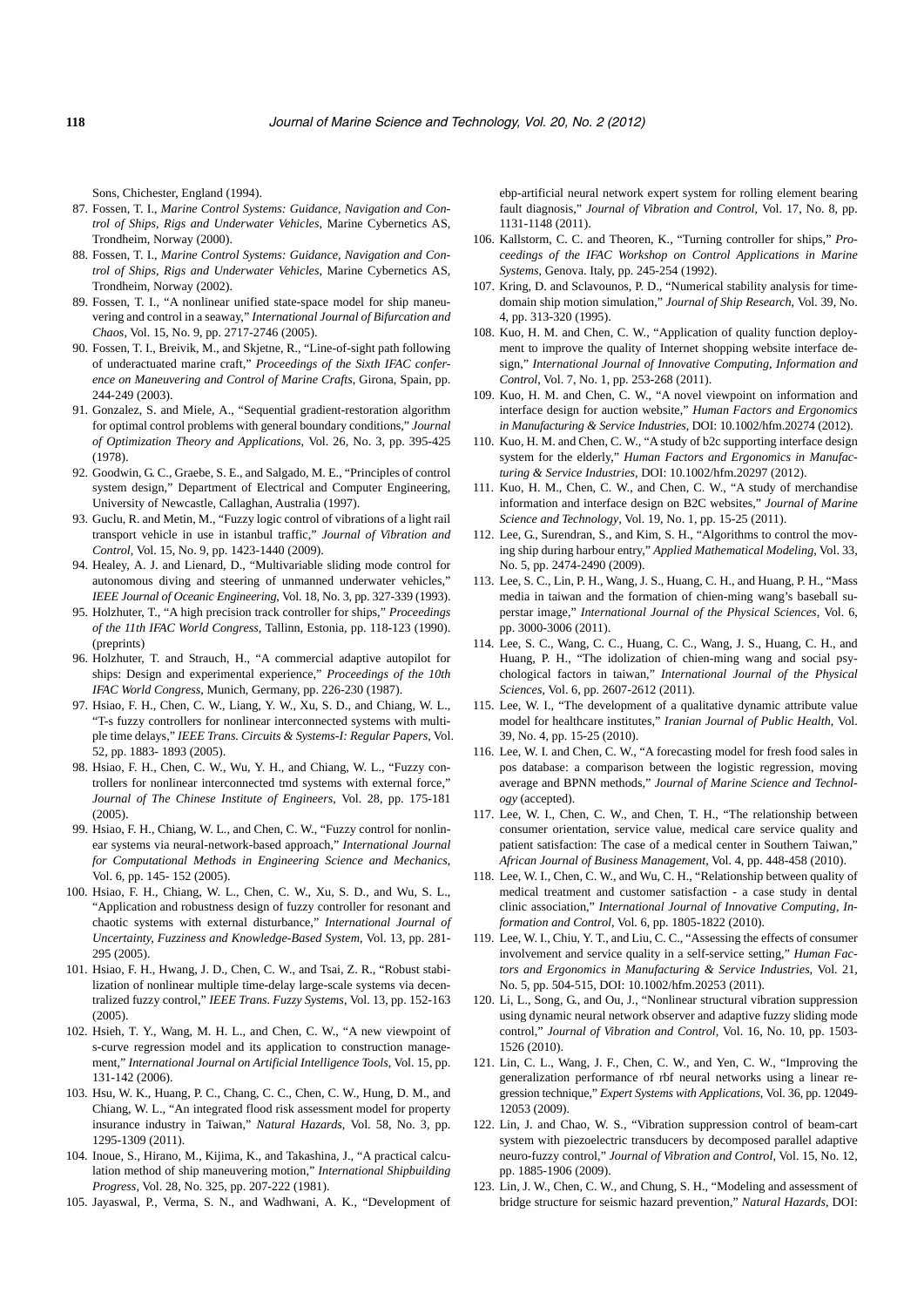10.1007/s11069-011-9969-3 (2011).

- 124. Lin, J. W., Chen, C. W., and Hsu, T. C., "Fuzzy statistical refinement for the forecasting of tenders for roadway construction," *Journal of Marine Science and Technology* (accepted).
- 125. Lin, J. W., Chen, C. W., and Peng, C. Y., "Kalman filter decision systems for debris flow hazard assessment," *Natural Hazards*, DOI: 10.1007/s11069-011-9907-4 (2012).
- 126. Lin, J. W., Huang, C. W., and Shih, C. H., "Fuzzy lyapunov stability analysis and nn modeling for tension leg platform systems," *Journal of Vibration and Control*, Vol. 17, No. 2, pp. 151-158 (2011).
- 127. Lin, M. L. and Chen, C. W., "Application of fuzzy models for the monitoring of ecologically sensitive ecosystems in a dynamic semi-arid landscape from satellite imagery," *Engineering Computations*, Vol. 27, pp. 5-19 (2010).
- 128. Lin, M. L. and Chen, C. W., "Stability analysis of community and ecosystem hierarchies using the lyapunov method," *Journal of Vibration and Control*, DOI: 10.1177/1077546310385737 (2012).
- 129. Lin, M. L. and Chen, C. W., "Using gis-based spatial geocomputation from remotely sensed data for drought risk-sensitive assessment," *International Journal of Innovative Computing, Information and Contro*l, Vol. 7, No. 2, pp. 657-668 (2011).
- 130. Lin, M. L., Chen, C. W., Wang, Q. B., and Cao, Y., "Fuzzy model-based assessment and monitoring of desertification using modis satellite imagery," *Engineering Computations*, Vol. 26, pp. 745-760 (2009).
- 131. Liu, K. F. R., Hsu, C. Y., Yeh, K., and Chen, C. W., "Hierarchical analytic network process and its application in environmental impact evaluation," *Civil Engineering and Environmental Systems*, Vol. 28, No. 1, pp. 1-18 (2011).
- 132. Liu, K. F. R., Lu, C. F., Chen, C. W., and Shen, Y. S., "Applying bayesian belief networks to health risk assessment," *Stochastic Environmental Research & Risk Assessment*, DOI: 10.1007/s00477-011-0470-z (2012).
- 133. Liu, T. Y., Chiang, W. L., Chen, C. W., Hsu, W. K., Lu, L. C., and Chu, T. J., "Identification and monitoring of bridge health from ambient vibration data," *Journal of Vibration and Control*, Vol. 17, No. 4, pp. 589- 603 (2011).
- 134. Liu, T. Y., Chiang, W. L., Chen, C. W., Hsu, W. K., Lin, C. W., Huang, P. C., and Chu, T. J., "Structural system identification for vibration bridges using the Hilbert-Huang transform," *Journal of Vibration and Control*, doi: 10.1177/1077546311428347 (2012).
- 135. Mandel, P., "Ship maneuvering and control, principles of naval architecture," in: Comstock, J. P. (Ed.), *Society of Naval Architecture and Marine Engineering*, New York, New York, pp. 463-606 (1967).
- 136. Marichal, G. N., Artes, M., and Garcia, P. J. C., "An intelligent system for faulty-bearing detection based on vibration spectra," *Journal of Vibration and Control*, Vol. 17, No. 6, pp. 931-942 (2011).
- 137. Metin, M. and Guclu, R., "Active vibration control with comparative algorithms of half rail vehicle model under various track irregularities," *Journal of Vibration and Control*, Vol. 17, No. 10, pp. 1525-1539 (2011).
- 138. Miele, A., "Recent advances in gradient algorithms for optimal control problems," *Journal of Optimization Theory and Applications*, Vol. 17, No. 5-6, pp. 361-430 (1975).
- 139. Miele, A., "Optimal trajectories of aircraft and spacecraft, aircraft trajectories: computation, prediction, and control," in: Benoit, A. (Ed.), Agardograph No. AG-301, *AGARD/NATO*, Paris, France, Vol. 1, No 2, pp. 1-56 (1990).
- 140. Miele, A. and Chao, C. S., "Optimal ship maneuvers: algorithm," *Aero-Astronautics*, Report 288, Rice University (1998).
- 141. Miele, A., Lee, W. Y., and Wu, G. D., "Ascent performance feasibility of the national aerospace plane," *Atti della Accademia delle Scienze di Torino*, Vol. 131, pp. 91-108 (1997).
- 142. Miele, A. and Mancuso, S., "Optimal ascent trajectories and feasibility of next-generation orbital spacecraft," *Journal of Optimization Theory and Applications*, Vol. 97, No. 3, pp. 519-550 (1998).
- 143. Miele, A., Pritchard, R. E. and Damoulakis, J. N., "Sequential gradientrestoration algorithm for optimal control problems," *Journal of Optimization Theory and Applications*, Vol. 5, No. 4, pp. 235-282 (1970).
- 144. Miele, A. and Wang, T., "Optimal transfers from an earth orbit to a mars orbit," *48th IAF Congress*, Turin, Italy, Paper No. IAF-97-A.6.05 (1997).
- 145. Miele, A. and Wang, T., "Primal-dual properties of sequential gradient-restoration algorithms for optimal control problems, part 1: basic problem, integral methods in science and engineering," in: Payne, F. R. (Ed.), *Hemisphere Publishing Corporation*, Washington, DC, pp. 577- 607 (1986).
- 146. Miele, A. and Wang, T., "Primal-dual properties of sequential gradientrestoration algorithms for optimal control problems, part 2: general problem," *Journal of Mathematical Analysis and Application*s, Vol. 119, No. 1-2, pp. 21- 54 (1986).
- 147. Miele, A., Wang, T., and Chao, C. S., "Equations of motion of a ship: introduction," *Aero-Astronautics*, Report 285, Rice University (1998).
- 148. Miele, A., Wang, T., and Chao, C. S., "Equations of motion of a ship: extensions," *Aero-Astronautics*, Report 286, Rice University (1998).
- 149. Miele, A., Wang, T., Chao, C. S., and Dabney, J. B., "Optimal course change and sidestep maneuvers for a ship," *Aero-Astronautics*, Report 290, Rice University (1998).
- 150. Miele, A., Wang, T., Chao, C. S., and Dabney, J. B., "Optimal control of ship for course change and sidestep maneuvers," *Journal of Optimization Theory and Applications*, Vol. 103, No. 2, pp. 259-282 (1999).
- 151. Miele, A., Wang, T., Lee, W. Y., and Zhao, Z. G., "Optimal trajectories for the aeroassisted flight experiment," *Acta Astronautica*, Vol. 21, No. 11-12, pp. 735-747 (1990).
- 152. Miele, A., Wang, T., and Melvin, W. W., "Optimal take-off trajectories in the presence of windshear," *Journal of Optimization Theory and Applications*, Vol. 49, No. 1, pp. 1-45 (1986).
- 153. Miloh, T. and Pachter, M., "Ship collision avoidance and pursuit-evasion differential games with speed loss," *Computers and Mathematics with Applications*, Vol. 18, No. 1-3, pp. 77-100 (1989).
- 154. Minorsky, N., "Directional stability of automatic steered bodies," J. Amer. Soc., *Journal of the American Society of Naval Engineers*, Vol. 34, No. 2, pp. 280-309 (1992).
- 155. Morari, M. and Zafirion, U., *Robust Process Control*, Prentice-Hall, Englewood Cliffs, NI (1989).
- 156. Moreira, L., Fossen, T. I., and Soares, C. G., "Path following control system for a tanker ship model," *Ocean Engineering*, Vol. 34, No. 14-15, pp. 2074-2085 (2007).
- 157. Nambisan, P. R. and Singh, S. N., "Multi-variable adaptive backstepping control of submersibles using sdu decomposition," *Ocean Engineering*, Vol. 36, No. 2, pp. 158-167 (2009).
- 158. Narasimhan, M. and Singh, S. N., "Adaptive input-output feedback linearizing yaw plane control of bauv using dorsal fins," *Ocean Engineering*, Vol. 31, No. 11-12, pp. 1413-1430 (2006).
- 159. Omurlu, V. E., Engin, S. N., and Yuksek, I., "Application of fuzzy pid control to cluster control of viaduct road vibrations," *Journal of Vibration and Control*, Vol. 14, No. 8, pp. 1201-1215 (2009).
- 160. Pettersen, K.Y. and Lefeber, E., "Way-point tracking control of ships," *Proceedings of the 40th IEEE Conference on Decision and Control*, Orlando, Florida USA, pp. 940-945 (2001).
- 161. Rishikof, B. H., Mccormick, B. R., Pritchard, R. E., and Sponaugle, S. J., "Segram: a practical and versatile tool for spacecraft trajectory optimization," *Acta Astronautica*, Vol. 26, No. 8-10, pp. 599-609 (1992).
- 162. Seron, M. M., Goodwin, G. C., and Graebe, S. F., "Control system design issues for unstable linear systems with saturated inputs," *IEE Proceedings-Control Theory and Applications*, Vol. 142, No. 4, pp. 335-144 (1995).
- 163. Shen, C. W., Cheng, M. J., Chen, C. W., Tsai, F. M., and Cheng, Y. C., "A fuzzy ahp-based fault diagnosis for semiconductor lithography process," *International Journal of Innovative Computing, Information and Control*, Vol. 7, No. 2, pp. 805-816 (2011).
- 164. Shih, B. Y., Chang, C. J., and Chen, A. W., "Enhanced mac channel selection to improve performance of ieee 802.15.4," International *Journal of Innovative Computing, Information and Control*, Vol. 6, pp. 5511- 5526 (2010).
- 165. Shih, B. Y., Chang, H., and Ma, J. M., "Dynamics and control for robot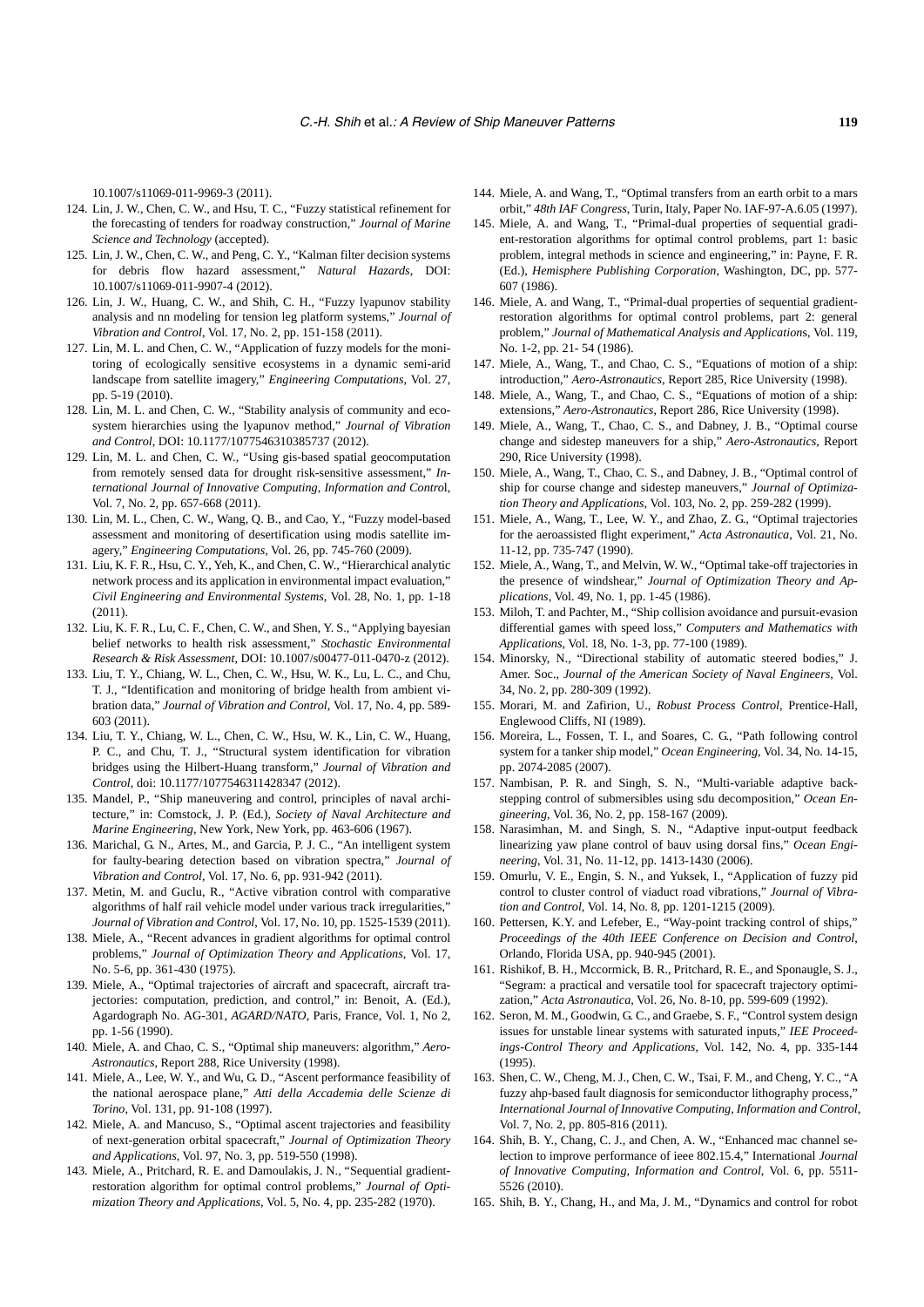manipulators using a greedy algorithm approach," *Journal of Vibration and Control*, DOI: 10.1177/1077546311407649 (2011).

- 166. Shih, B. Y. and Chou, W. C., "Obstacle avoidance using a path correction method for autonomous control of a biped intelligent robot," *Journal of Vibration and Control*, Vol. 17, No. 10, pp. 1567-1573, DOI: 10.1177/1077546310372004 (2011).
- 167. Shih, B. Y. and Lee, W. I., "A hybrid artificial intelligence salesforecasting system in the convenience store industry," *Human Factors and Ergonomics in Manufacturing & Service Industries*, DOI: 10.1002/hfm.20272 (2011).
- 168. Shih, B. Y. and Li, C. E., "The exploration of mobile mandarin learning system by the application of triz theory," *Computer Applications in Engineering Education*, DOI: 10.1002/cae.20478 (2011).
- 169. Shih, B. Y. and Lo, T. W., "The research of quadtree search algorithms for anti-collision in radio frequency identification systems," *Scientific Research and Essays*, Vol. 6, No. 25, pp. 5342-5350 (2011).
- 170. Shih, B. Y., Shih, C. H., Li, C. C., Chen, T. H., and Chen, Y. H., "Elementary school student's acceptance of Lego nxt: the technology acceptance model, a preliminary investigation," *International Journal of the Physical Sciences*, Vol. 6, No. 22, pp. 5054-5063 (2011).
- 171. Shih, B. Y., Shih, C. H., and Tseng, J. Y., "The development of enhancing mechanisms for improving the performance of ieee 802.15.4," *International Journal of the Physical Sciences*, Vol. 5, pp. 884-897 (2010).
- 172. Shih, C. H., Wakabayashi, N., and Yamamura, S., "A context model with a time-dependent multi-layer exception handling policy," *International Journal of Innovative Computing, Information and Control*, Vol. 7, No. 5A, pp. 2225-2234 (2011).
- 173. Shih, C. H. and Yamamura, S., "Analysis of control structure for turning maneuvers," *Mathematical Problems in Engineering*, DOI: 10.1155/2010/481438 (2010).
- 174. Solihin, M. I., Wahyudi, and Legowo, A., "Fuzzy-tuned pid anti-swing control of automatic gantry crane," *Journal of Vibration and Control*, Vol. 16, No. 1, pp. 127-145 (2010).
- 175. Soundarrajan, A. and Sumathi, S., "Fuzzy-based intelligent controller for power generating systems," *Journal of Vibration and Control*, Vol. 17, No. 8, pp. 1265-1278 (2011).
- 176. Su, T. J., Cheng, J. C., Huang, M. Y., Lin, T. H., and Chen, C. W., "Applications of cellular neural networks to noise cancellation in gray images based on adaptive particle swarm optimization," *Circuits, Systems, and Signal Processing*, DOI: 10.1007/s00034-011-9269-x (2012).
- 177. Tang, J. P., Chiou, D. J., Chen, C. W., Chiang, W. L., Hsu, W. K., and Liu, T. Y., "A case study of damage detection in benchmark buildings using a hilbert-huang transform-based method," *Journal of Vibration and Control*, Vol. 17, No. 4, pp. 623-636 (2011).
- 178. Teo, K. L. and Lim, C. C., "Time-optimal control computation with application to ship steering," *Journal of Optimization Theory and Applications*, Vol. 56, No. 1, pp. 145-156 (1988).
- 179. Tsai, C. H. and Chen, C. W., "Development of a mechanism for typhoon and flood risk assessment and disaster management in the hotel industry - a case study of the Hualien area," *Scandinavian Journal of Hospitality and Tourism*, Vol. 11, No. 3, pp. 324-341 (2011).
- 180. Tsai, C. H. and Chen, C. W., "The establishment of a rapid natural disaster risk assessment model for the tourism industry," *Tourism Management*, Vol. 32, No. 1, pp. 158-171 (2011).
- 181. Tsai, C. H., Chen, C. W., Chiang, W. L., and Lin, M. L., "Application of geographic information system to the allocation of disaster shelters via fuzzy models," *Engineering Computations—International Journal for Computer-Aided Engineering and Software*, Vol. 25, pp. 86-100 (2008).
- 182. Tseng, C. P., Chang, M. L., and Chen, C. W., "The human factors of knowledge sharing intention among Taiwanese enterprises: a preliminary study," *Human Factors and Ergonomics in Manufacturing & Service Industries*, DOI: 10.1002/hfm.20284 (2012).
- 183. Tseng, C. P. and Chen, C. W., "Natural disaster management mechanisms for probabilistic earthquake loss," *Natural Hazards*, DOI: 10.1007/s11069-011-9889-2 (2012).
- 184. Tseng, C. P., Chen, C. W., and Liu, F. R., "Risk control allocation model

for pressure vessels and piping project," *Journal of Vibration and Control*, DOI: 10.1177/1077546311403182 (2012).

- 185. Tseng, C. P., Chen, C. W., and Tu, Y. P., "A new viewpoint on risk control decision models for natural disasters," *Natural Hazards*, DOI: 10.1007/s11069-011-9861-1 (2012).
- 186. Tu, J. W., Qu, W. L., and Chen, J., "An experimental study on semiactive seismic response control of a large-span building on top of ship lift towers," *Journal of Vibration and Control*, Vol. 14, No. 7, pp. 1055-1074 (2009).
- 187. Tusset, A. M., Rafikov, M., and Balthazar, J. M., "An intelligent controller design for magnetorheological damper based on a quarter-car model," *Journal of Vibration and Control*, Vol. 15, No. 12, pp. 1907- 1920 (2009).
- 188. Tzeng, C. Y., "An internal model control approach to the design of yaw-rate-control ship-steering autopilot," *Journal of Oceanic Engineering*, Vol. 24, No. 4, pp. 507-513 (1999).
- 189. Tzeng, C. Y., "Optimal control of a ship for a course-changing maneuver," *Journal of Optimization Theory and Applications*, Vol. 97, No. 2, pp. 281-297 (1998).
- 190. Vanamerongen, J., Vanderklugt, P. G. M., and Lemke, H. R. V., "Rudder roll stabilization for ships," *Automatica*, Vol. 26, No. 4, pp. 679-690 (1991).
- 191. Velagic, J., Vukic, Z., and Omerdic, E., "Adaptive fuzzy ship autopilot for track-keeping," *Control Engineering Practice*, Vol. 11, No. 4, pp. 433-443 (2003).
- 192. Yang, H. C., Chen, C. W., and Chen, T. H., "Estimation on internal wave reflection in a two-layer fluid system by cumulative logistic regression model," *Journal of Marine Science and Technology*, Vol. 16, pp. 44-51 (2008).
- 193. Yang, H. C., Chen, T. H., Chen, C. W., and Liu, C. T., "Accuracy evaluation of a diagnostic test by detecting outliers and influential observations," *China Ocean Engineering*, Vol. 22, pp. 421-429 (2008).
- 194. Yavin, Y., Francos, C., and Miloh, T., "Computation of feasible control trajectories for the navigation of a ship around an obstacle in the presence of a sea current," *Mathematical and Computer Modeling*, Vol. 21, No. 3, pp. 99- 117 (1995).
- 195. Yavin, Y., Francos, C., Miloh, T., and Zilman, G., "Collision avoidance by a ship with a moving obstacle: computation of feasible command strategies," *Journal of Optimization Theory and Applications*, Vol. 93, No. 1, pp. 53-66 (1997).
- 196. Yavin, Y. and Miloh, T., "On the control and guidance of the motion of an immersed body: some problems in stochastic control," *Journal of Optimization Theory and Applications*, Vol. 77, No. 3, pp. 613-641 (1993).
- 197. Yeghnem, R., Meftah, S. A., Tounsi, A., and Adda-Bedia, E., "Earthquake response of rc coupled shear walls strengthened with thin composite plates," *Journal of Vibration and Control*, Vol. 15, No. 7, pp. 963-984 (2009).
- 198. Yeh, K. and Chen, C. W., "Robustness design of time-delay fuzzy systems using fuzzy lyapunov method," *Applied Mathematics and Computation*, Vol. 205, pp. 568-577 (2008).
- 199. Yeh, K. and Chen, C. W., "Stability analysis of interconnected fuzzy systems using the fuzzy lyapunov method," *Mathematical Problems in Engineering*, Article Number: 734340 (2010).
- 200. Yeh, K., Chen, C. W., Lo, D. C., and Liu, K. F. R., "Neural-network fuzzy control for chaotic tuned mass damper systems with time delays," *Journal of Vibration and Control*, DOI: 10.1177/1077546311407538 (2012).
- 201. Yi, S., Nelson, P. W., and Ulsoy, A. G., "Eigenvalue assignment via the lambert w function for control of time-delay systems," *Journal of Vibration and Control*, Vol. 16, No. 7-8, pp. 961-982 (2010).
- 202. Yiming, F., Sheng, L., and Yejie, J., "Nonlinear active vibration control of piezoelastic laminated plates considering interfacial damage effects," *Journal of Vibration and Control*, Vol. 16, No. 9, pp. 1287-1320 (2010).
- 203. Yokoyama, M., Kim, G. N., and Tsuchiya, M., "Integral sliding mode control with anti-windup compensation and its application to a power assist system," *Journal of Vibration and Control*, Vol. 16, No.4, pp.